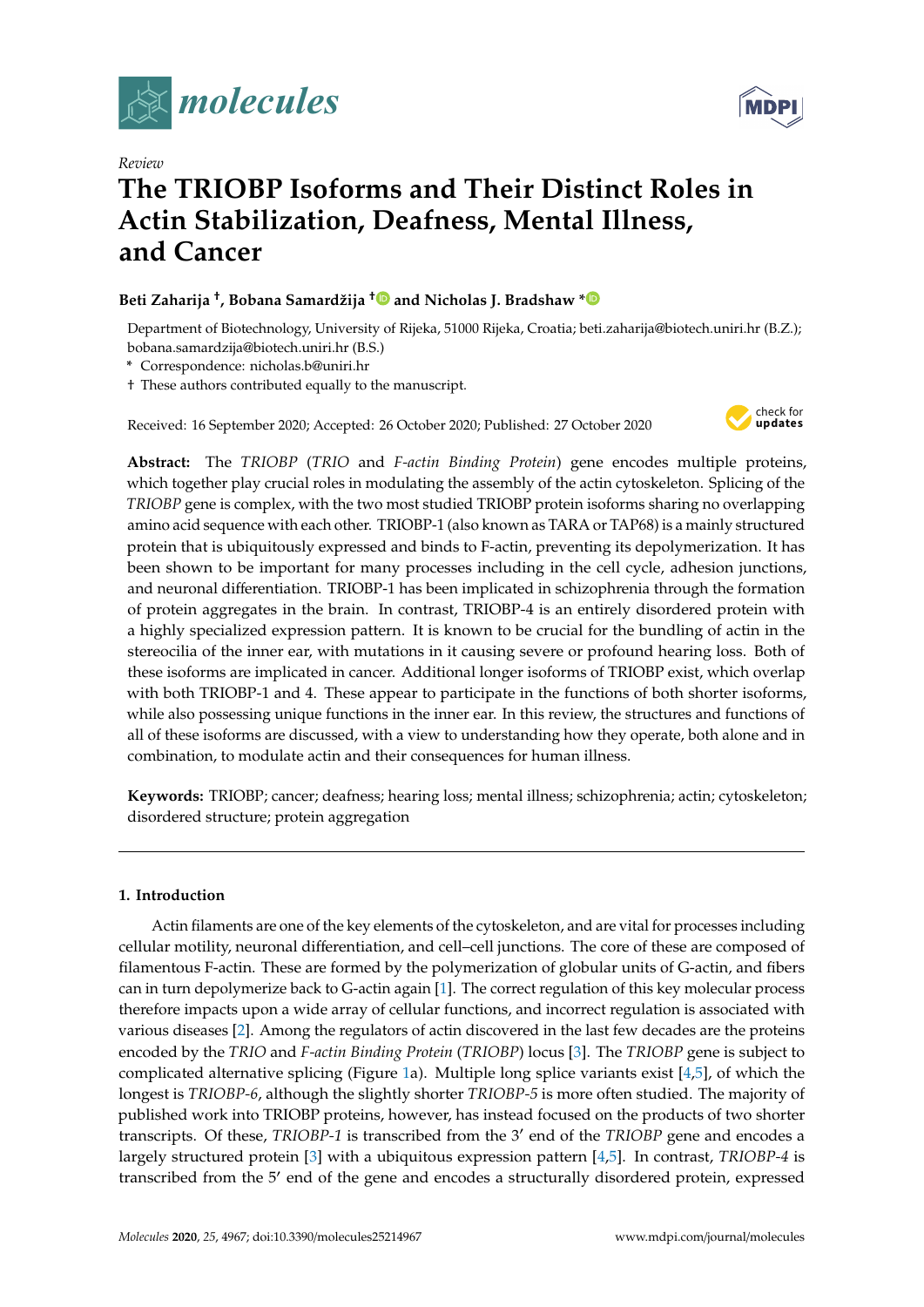predominantly in the inner ear and retina [\[4\]](#page-13-3). The TRIOBP-1 and TRIOBP-4 proteins share no common amino acid sequence, however, both share most or all of their primary structure with the longer variants (Figure [1b](#page-1-0)).

<span id="page-1-0"></span>

**Figure 1.** (**a**) Scale schematic of the alternative splicing of *TRIOBP* in humans. Exons (vertical bars) on the four most studied isoforms are shown, with introns represented by horizontal lines. Blue exons are entirely or mainly coding, black exons are entirely or mainly non-coding. Exon numbering is according to Park et al. [\[6\]](#page-14-1). (**b**) Scale schematic of the human TRIOBP-1, 4, 5, and 6 proteins with structural regions highlighted: R1, R2: First and second repeat domains, PH: Pleckstrin homology domain, Central: Central coiled coil domain, CT: C-terminal coiled coil domain. The number of amino acids (AA) in humans is also indicated. (**c**) The level of conservation of each section of the TRIOBP-6 amongst mammalian orthologues and predictions of three forms of secondary structure: disordered/unstructured protein,  $\alpha$ -helix, and  $\beta$ -sheet. These are displayed as heat maps to scale with the schematic in part (**b**). Conservation determined using AL2CO [\[7\]](#page-14-2), based on amino acid sequences of TRIOBP-6 (or similar splice variants) from 57 different mammalian genera. These were identified using BLAST (reference sequence human: TRIOBP-6, NP\_001034230.1), aligned with CLUSTAL Omega 1.2.4 [\[8\]](#page-14-3) and the alignment was then manually curated. Secondary structure predictions were made using PSIPDRED 4.0 and DISOPRED3  $[9-11]$  $[9-11]$  with protein analyzed in three overlapping sections. All results were averaged over an 11 amino acid sliding window for clarity. The N-terminal 61 amino acids of TRIOBP-1 from exon 11a that are not present in TRIOBP-6 were not evaluated here, but were previously predicted to be disordered with comparatively poor conservation [\[12\]](#page-14-6).

# **2. TRIOBP-1: A Structured Protein Implicated in Mental Illness and Cancer**

#### *2.1. The Structure of TRIOBP-1*

TRIOBP-1 consists of two major structured regions: a predicted Pleckstrin homology (PH) domain near the N-terminus and coiled coil domains that make up the C-terminal half of the protein (Figure [1b](#page-1-0)). These are separated by a linker region of approximately 100 amino acids, referred to as the "mid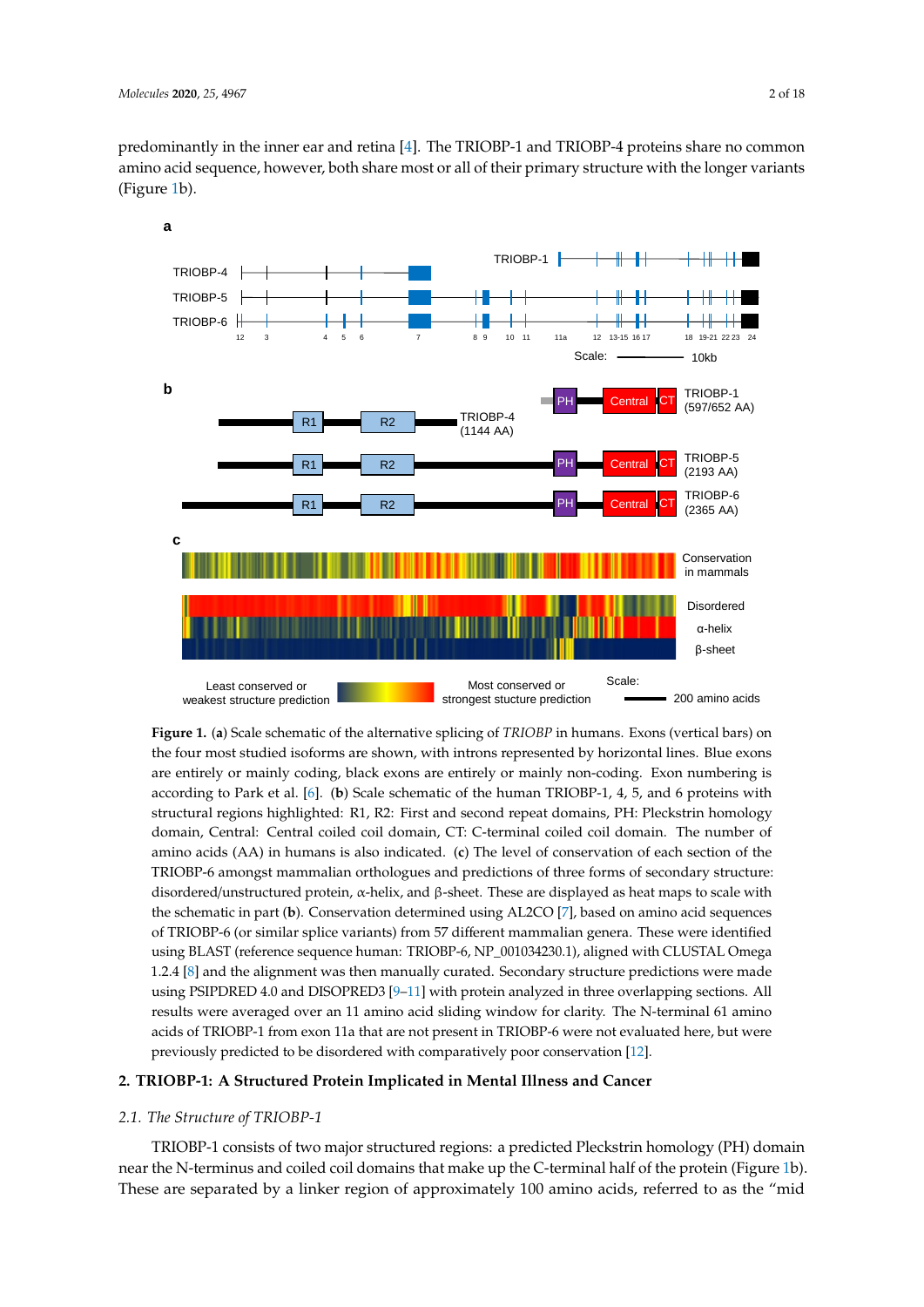domain" [\[13\]](#page-14-7), which is predicted to be intrinsically disordered. Finally, TRIOBP-1 has an optionally translated disordered region at its extreme N-terminus, which is targeted to the nucleus of the cell [\[12\]](#page-14-6). This results from the existence of two different potential start codons, 59 amino acids apart from each other, and means that full length TRIOBP-1 can be either 593 or 652 amino acids in length [\[12\]](#page-14-6). The 593 amino acid long version of TRIOBP-1 was the first TRIOBP protein to be described, under the name TARA, for TRIO Associated Repeat on Actin [\[3\]](#page-13-2) (also referred to as TAP68 [\[14\]](#page-14-8)). This appears to be the more abundant species in many cell culture systems. The 652 amino acid long version may, however, be the principle TRIOBP-1 species in the human heart [\[15\]](#page-14-9).

The presence of a PH domain near the N-terminus is strongly predicted [\[3\]](#page-13-2), and it was confirmed that this region of TRIOBP-1 forms a compact folded domain [\[12\]](#page-14-6). Its structure has never been studied experimentally, but based on homology with other proteins, it seems to be a fairly typical PH domain with two extended unstructured loops sticking out of it (Figure [2\)](#page-2-0). These loops consist predominantly of polar and charged amino acids. The second, and larger, of these loops is highly conserved in mammals (Figure [1c](#page-1-0)). The function of the PH domain is currently unknown, however, it likely acts as a protein–protein interaction domain. No interaction of TRIOBP-1 with phosphoinositides has been published, although this cannot be formally discounted.

<span id="page-2-0"></span>

**Figure 2.** A structural homology model of the PH domain of TRIOBP-1 (amino acids 64–172 of 652 amino acid TRIOBP-1). (**a**) Images of the model, with the first loop region displayed. (**b**) Amino acid sequence of the PH domain, with the first and second loop regions indicated. Coloring corresponds to the secondary structures seen in the molecular images. (**c**) Image of the model including a low quality prediction of the strength of the second loop region. Model generated using MODELLER 9.20 [\[16\]](#page-14-10), based principally on the structure of the PH domain of DAPP1 (PDB ID: 1FAO), which includes sequence analogous to the first loop region. Shorter sections including the second loop were modeled with additional templates (PDB ID: 2DYN, 2D9Y, 3GOC, and 5YUG). Alignments were generated using CLUSTAL Omega 1.2.4 [\[8\]](#page-14-3), and then optimized manually. Of the 20 models generated, the one with the lowest objective function score was visualized using YASARA 18.4.24 [\[17\]](#page-14-11).

The C-terminal half of TRIOBP-1 is highly structured, having long been predicted to consist of coiled-coil (CC) domains (Figure [3a](#page-3-0)) [\[3\]](#page-13-2). Recent predictions suggest there to be approximately six CCs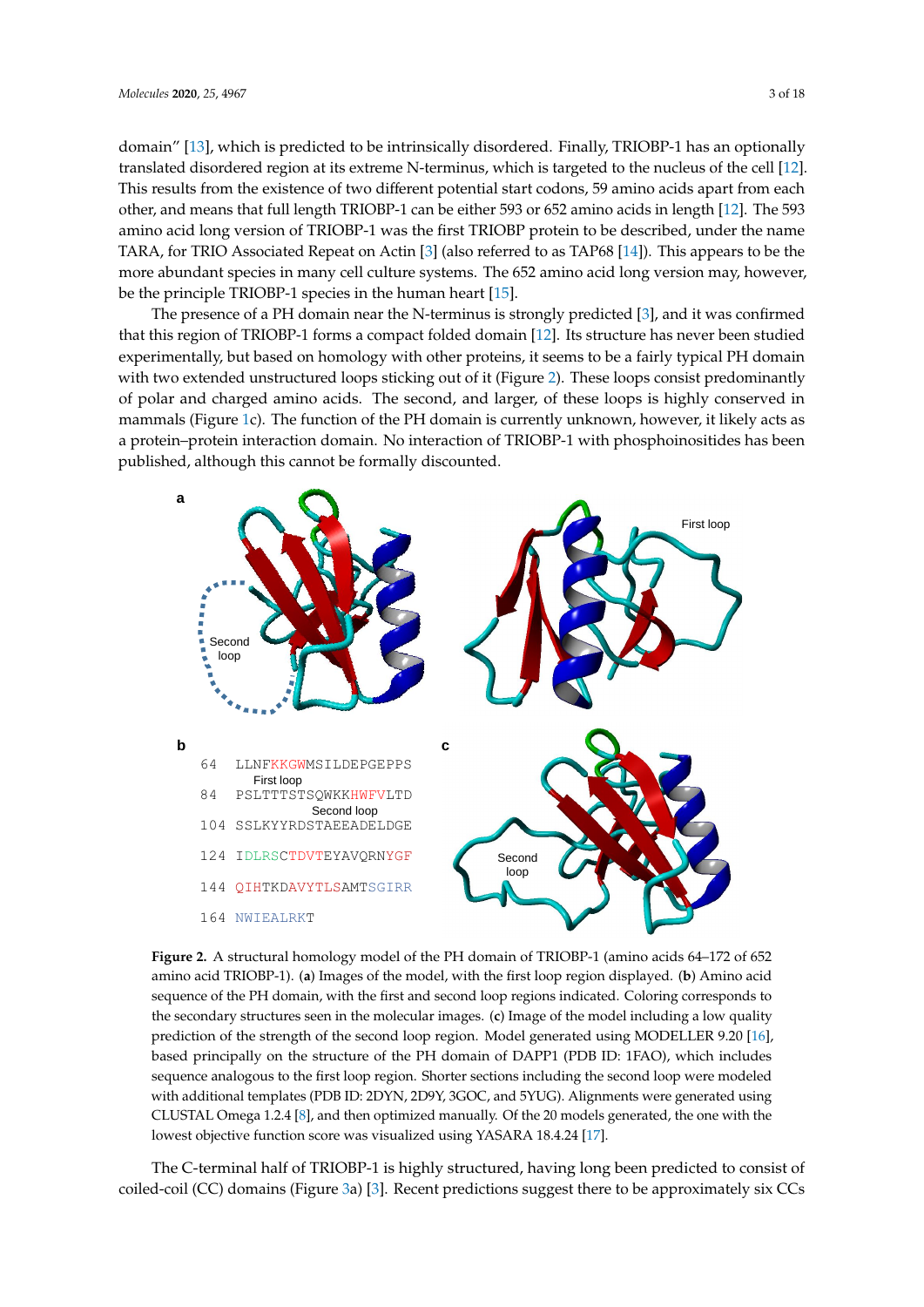within this section of TRIOBP-1, which separate into two distinct domains: a larger central CC domain and a smaller C-terminal CC domain (Figure [3b](#page-3-0)) [\[12,](#page-14-6)[14\]](#page-14-8). These two domains, and the central CC domain in particular, appear to be involved in many of the functions of TRIOBP-1 in the cell (Figure [3c](#page-3-0)). While the C-terminal CC domain is monomeric when expressed in isolation, the central CC domain forms an elongated hexamer, seemingly through distinct homodimeric and homotrimeric interactions (Figure [3d](#page-3-0)) [\[12\]](#page-14-6). The central CC domain is therefore responsible for the known oligomerization [\[22\]](#page-14-12) of the full length TRIOBP-1 protein.

<span id="page-3-0"></span>

**Figure 3.** The structure of the coiled-coil regions of TRIOBP-1. All parts of this figure are to scale with each other. (**a**) Locations of predicted coiled-coils (CC). Solid filled boxes represent high confidence predictions, striped boxes represent lower confidence predictions, derived from PSIRPED [\[9\]](#page-14-4). CCs are colored based on their predicted inclusion in the central CC domain (blue) or C-terminal CC domain (red). Amino acid numbering from both the 593 amino acid and 652 amino acid TRIOBP-1 proteins are shown. Labeling of CCs is based on Bradshaw et al. [\[12\]](#page-14-6) and differs from the numbering used by Katsuno et al. [\[18\]](#page-14-13), who do not count the putative coiled-coil labeled here as CC1 in their numbering. Level of amino acid conservation is displayed using the same calculation and heat map as in Figure [1c](#page-1-0). (**b**) Locations of constructs representing the central and C-terminal CC domains from two publications [\[12](#page-14-6)[,14\]](#page-14-8). (**c**) Locations of regions of TRIOBP-1 involved in protein–protein interactions and functions [\[3](#page-13-2)[,12,](#page-14-6)[14](#page-14-8)[,19,](#page-14-14)[20\]](#page-14-15). Note that some proteins bind more than one region of TRIOBP-1. The only proteins so far reported to bind to TRIOBP-1 outside of these CC regions is TRIO, which binds to the mid domain between the central CC region and the PH domain [\[13\]](#page-14-7). The locations of two known phosphorylated residues and their associated kinases are also shown [\[14,](#page-14-8)[21\]](#page-14-16). (**d**) Locations of fragments of TRIOBP-1 and the oligomeric states they adopt when expressed in isolation in vitro [\[12\]](#page-14-6).

In addition to the main TRIOBP-1 species, which are approximately 70 kDa, smaller species have also been detected by western blotting, ranging in size from 45–60 kDa [\[15,](#page-14-9)[23\]](#page-14-17). Based on the specificity of the antibodies used, these would be expected to represent the C-terminal 400–540 amino acids of TRIOBP-1, that is, the coiled-coil domains and variable amounts of the unstructured linker region,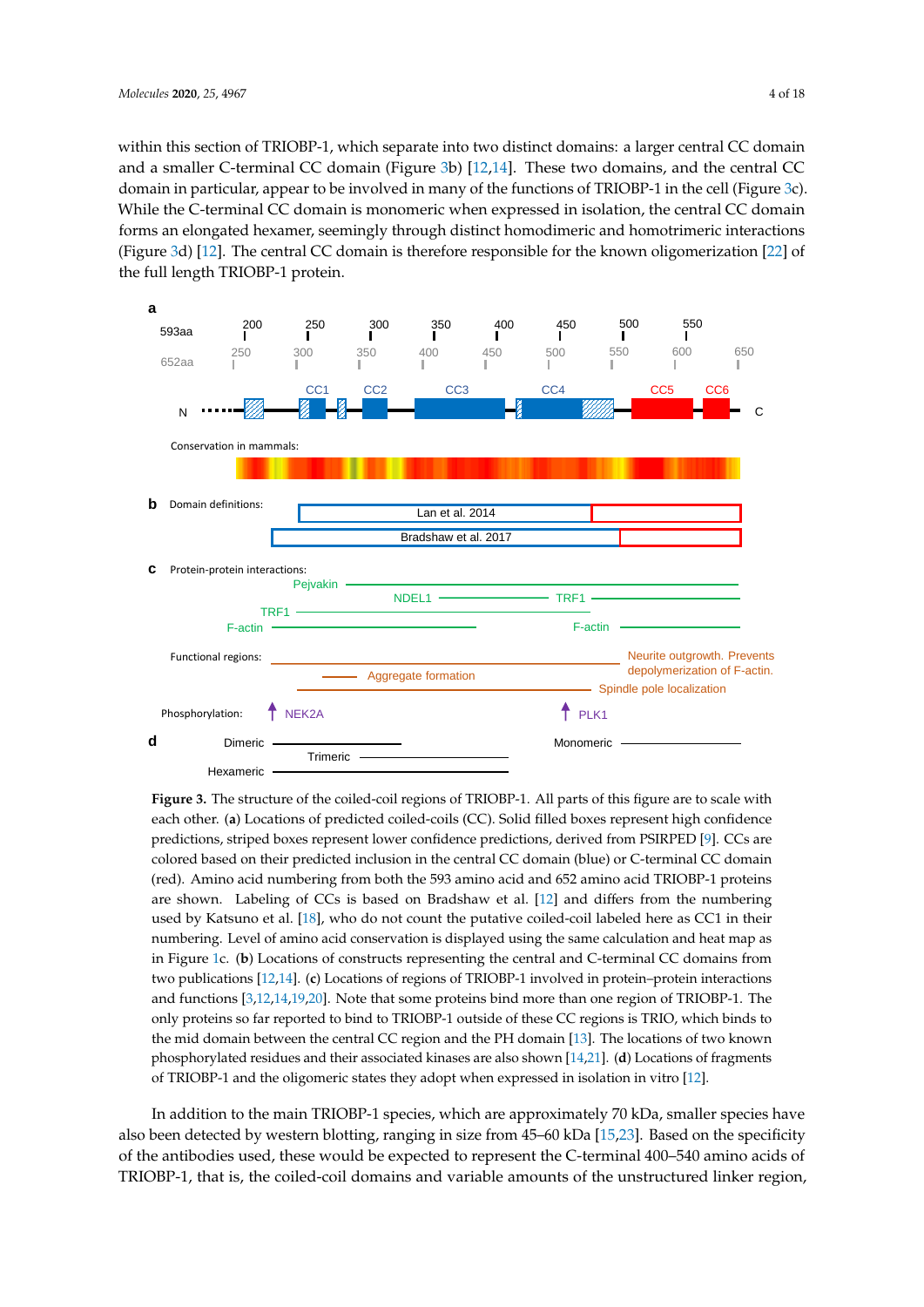but not a complete PH domain. An additional splice variant, *TRIOBP-2*, has also been sequenced (annotated in genome assembly hg38), which encode the N-terminal sections of TRIOBP-1 including the PH domain and parts of the central coiled-coil domain. However, to date, this has not been thoroughly characterized.

# *2.2. TRIOBP-1 as a Regulator of Actin Polymerization*

Upon its initial discovery, TRIOBP-1 was noted to adopt a filamentous expression pattern, appearing at 350 nm periodic intervals along the length of actin filaments [\[3\]](#page-13-2). Direct interaction between TRIOBP-1 and actin could be demonstrated in vitro, strongly indicating TRIOBP-1 to be an actin-associated protein [\[3\]](#page-13-2). Furthermore, TRIOBP-1 co-localizes with, although seemingly does not bind to, two other actin-associated proteins, actinin and myosin II [\[3\]](#page-13-2). Knockdown of TRIOBP-1 by siRNA has repeatedly been shown to lower the expression of filamentous F-actin in cell systems [\[24](#page-14-18)[–26\]](#page-15-0), while over-expression of TRIOBP-1 in cell lines leads to a "cell spreading" phenotype, resulting from excessive F-actin formation [\[3\]](#page-13-2). Notably, the central CC domain of TRIOBP-1 is capable of interacting with F-actin and blocking its depolymerization into G-actin [\[12\]](#page-14-6). One of the principle cellular functions of TRIOBP-1 therefore appears to be maintaining the existence of F-actin fibers.

In wound healing assays, performed in neuroblastoma cells, overexpression of TRIOBP-1 was seen to increase the rate of cellular migration [\[19\]](#page-14-14). This effect was cumulative with that of overexpressing NDEL1 (Nuclear Distribution Element-Like 1, also known as Nudel) [\[19\]](#page-14-14). NDEL1 is a key neurodevelopmental protein with links to mental illness, which is more commonly associated with the microtubule cytoskeleton [\[27\]](#page-15-1). Nevertheless, NDEL1 directly interacted with TRIOBP-1, binding to the central CC region at approximately the fourth coiled coil, and appeared to work co-operatively with TRIOBP-1 to enhance levels of F-actin [\[19\]](#page-14-14). Furthermore, in neuronal systems, TRIOBP-1 appears to recruit two key kinases to NDEL1 [\[28\]](#page-15-2). The ensuing phosphorylation events lead to increased F-actin formation, neurite outgrowth, and dendritic arborization [\[28\]](#page-15-2). TRIOBP-1 and NDEL1 therefore appear to act synergistically in cell migration and neuronal differentiation.

Another important role of actin is in relation to the receptors that modulate adhesion between the cell and both its extracellular matrix and other cells. The actin cytoskeleton physically links these and provides the basis of mechanical force within the cell that allows it to interact with external stimuli [\[29\]](#page-15-3). TRIOBP-1 has been identified in the focal adhesions that link cells to the extracellular matrix, and its expression there is regulated by myosin II [\[30\]](#page-15-4), which generates tension, leading to maturation of the focal adhesions. TRIOBP-1 is also found at the adhesion junctions between cells [\[13\]](#page-14-7). In adhesion junctions of epithelial cells, expression of the crucial transmembrane protein E-cadherin is regulated by the RhoGEF TRIO. TRIOBP-1 binds to TRIO using its mid domain and prevents this effect, leading to increased E-cadherin expression and increased density of actin filaments [\[13\]](#page-14-7). It remains to be clarified whether this role of TRIOBP-1 in modulating actin via TRIO is distinct from its effect on actin depolymerization, which seems to occur through direct binding [\[3](#page-13-2)[,12\]](#page-14-6).

TRIOBP-1 is also found at the adherens junctions in the heart, where it interacts with JCAD (Junctional Protein Associated with Coronary Artery Disease) [\[31\]](#page-15-5). Knockdown of either TRIOBP-1 or JCAD in epithelial cells led to reduced F-actin stress fiber formation [\[31\]](#page-15-5). TRIOBP-1 also possesses an additional function in the heart through its interaction with the voltage gated ion channel hERG1 (human Ether-à-go-go-Related Gene 1, also known as KCNH2) [\[15\]](#page-14-9). In cardiomyocytes, TRIOBP-1 affects expression of hERG, with direct effects on cardiac rapidity, leading the authors to speculate that TRIOBP-1 may function as a bridge between actin filaments and hERG1 in the membrane, linking excitation of the ion channel to cell mobility [\[15\]](#page-14-9).

# *2.3. TRIOBP-1 in the Cell Cycle*

TRIOBP-1 is essential for correct mitotic progression, with its knockdown in cells leading to multipolar spindle formation [\[14\]](#page-14-8). Similar effects are also observed when expression levels of TRIOBP-1 expression were increased, through knockdown of ubiquitin ligase HECTD3 [\[32\]](#page-15-6). This suggests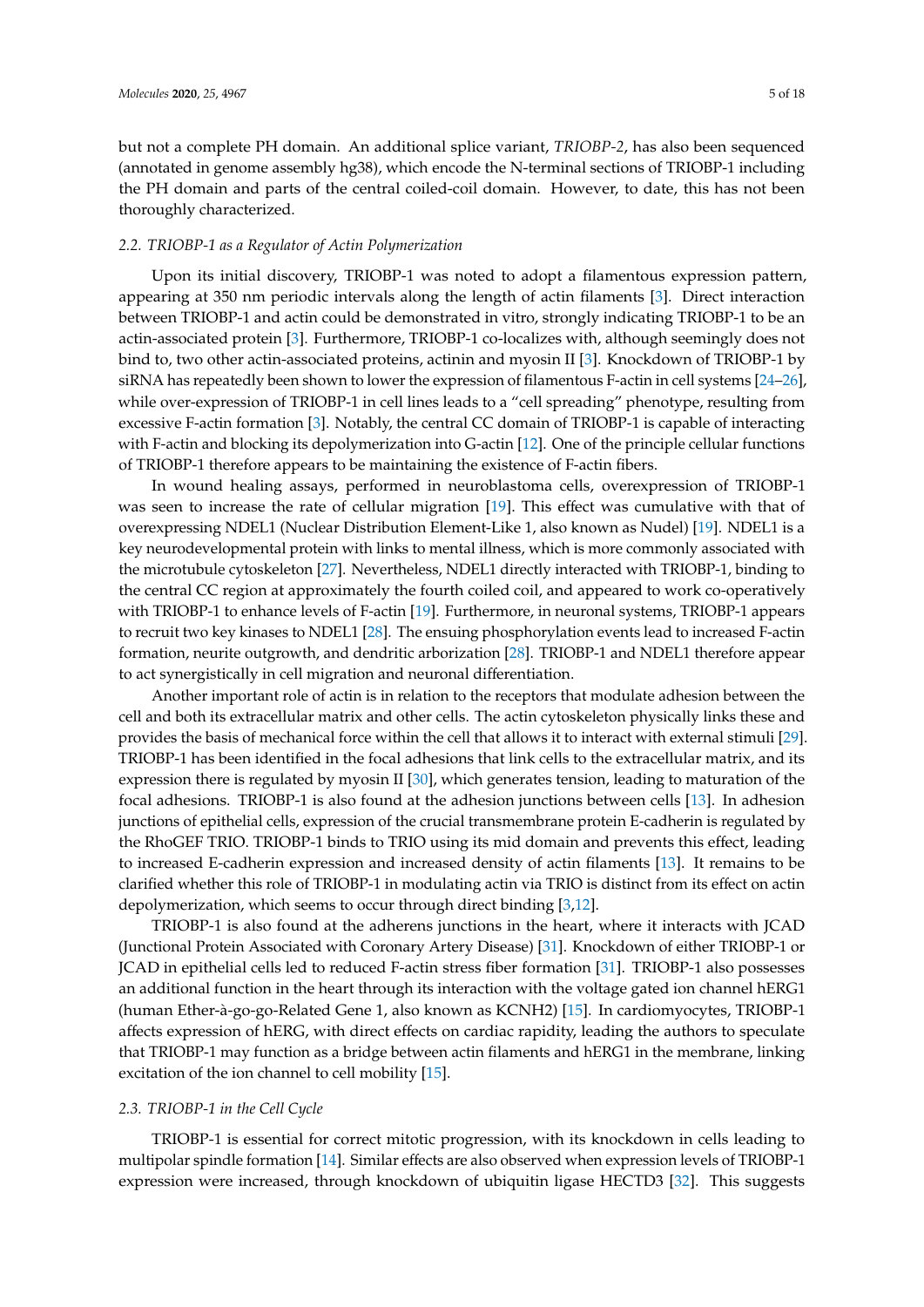that regulation of TRIOBP-1 expression is of significant importance. The most likely mechanism by which TRIOBP-1 affects mitotic progression is through its interaction with TRF1 (Telomere Repeat Factor 1 [\[22](#page-14-12)[,33\]](#page-15-7)). TRF1 is found at the telomeres of cells, and is involved in both telomere stability and cell cycle regulation. Notably, the localization of TRF1 during mitosis is dependent on that of TRIOBP-1 [\[14\]](#page-14-8). The localization of TRIOBP-1 during the cell cycle is itself regulated by two kinases, with PLK1 in particular being required for both its localization in prophase and metaphase, and also for its interaction with TRF1 [\[14,](#page-14-8)[21\]](#page-14-16). Strikingly, mutation of the threonine in TRIOBP-1 that is phosphorylated by PLK1 leads to mitotic arrest in prometaphase [\[21\]](#page-14-16). Specifically, the chromosomes fail to segregate, highlighting the importance of TRIOBP-1 in this process. While there is some evidence that actin plays a role in mitosis, it remains to be determined whether the function of TRIOBP-1 in mitosis is directly related to its F-actin stabilization effect.

## *2.4. TRIOBP-1 in Mental Illness*

It has recently been suggested that chronic mental illnesses such as schizophrenia, bipolar disorder, and major depression may be caused in part by the accumulation of aggregates of specific proteins in the brains of patients [\[34](#page-15-8)[,35\]](#page-15-9), in partial analogy to similar insoluble protein deposits in neurodegenerative conditions. In order to detect such proteins, the total insoluble (and aggregated) protein fraction was isolated from the brains of patients with schizophrenia, and used to inoculate a mouse. Monoclonal antibodies were generated from this animal and screened for the ability to specifically recognize the insoluble protein fraction of the patient brain compared to an equivalent preparation from the control brain tissue [\[36\]](#page-15-10). One such antibody was found to recognize TRIOBP-1, suggesting it to be present in an aggregated state in the brains of at least a subgroup of patients [\[23\]](#page-14-17).

TRIOBP-1, but not TRIOBP-4, formed insoluble aggregates when expressed in mammalian cell culture or rodent primary neurons [\[23\]](#page-14-17). Subsequent mapping studies determined the central CC region of TRIOBP-1 to be the basis of its aggregation propensity [\[12\]](#page-14-6). The critical region for aggregation has now been mapped to a 25 amino acid long loop containing multiple charged amino acids [\[12\]](#page-14-6). In addition to 70 kDa full length TRIOBP-1, aggregation is also seen of shorter (45–60 kDa) protein species, representing coiled-coil regions of TRIOBP-1, but without the PH domain [\[23\]](#page-14-17). The consequences of TRIOBP-1 aggregation are still being determined, although effects have been seen on neurite outgrowth in cell culture [\[23\]](#page-14-17). Structures resembling aggregates have also been seen when TRIOBP-1 is expressed in other tissues [\[15,](#page-14-9)[20\]](#page-14-15). Regulation of *TRIOBP* expression and folding may therefore be important for mental health. One such regulatory factor is already known, the ubiquitin ligase HECTD3, which leads to degradation of TRIOBP-1 [\[32\]](#page-15-6).

Unlike several other proteins that are implicated as aggregating in mental illness [\[35\]](#page-15-9), TRIOBP-1 is not encoded for by a known genetic risk factor for major mental illness. This may be because the functions of TRIOBP-1 in actin regulation are fundamental to life, and as such, mutations in its (highly conserved) sequence would lead to outcomes more detrimental than those seen in mental illness. Supporting evidence comes from a handful of studies, however. First, in two screens of samples from separate brain banks, levels of *TRIOBP* transcripts were seen to be subtly, but significantly higher in schizophrenia patients than in the controls [\[37\]](#page-15-11). Second, a polymorphism in the *NDE1*/*miR-484* locus, previously associated with schizophrenia in the Finnish population [\[38\]](#page-15-12), was found to affect the expression of *TRIOBP* transcripts [\[39](#page-15-13)[,40\]](#page-15-14). *MiR-484* expression was subsequently shown to lead to increased levels of the TRIOBP-1 protein [\[40\]](#page-15-14). Finally, a consanguineous family has been reported who suffer from schizophrenia, epilepsy, and hearing, with linkage to chromosome 22q12.3 q13.3 [\[41\]](#page-15-15). It is therefore possible, although not yet verified, that rare variants in *TRIOBP* could be responsible for these phenotypes.

#### *2.5. TRIOBP-1 in Cancer*

TRIOBP-1 has been identified in cell lines from a range of different cancers including lung carcinoma [\[42\]](#page-15-16), glioblastoma [\[43\]](#page-16-0), esophageal [\[44\]](#page-16-1), pancreatic [\[45\]](#page-16-2), prostate, lung, and breast cancer [\[46\]](#page-16-3).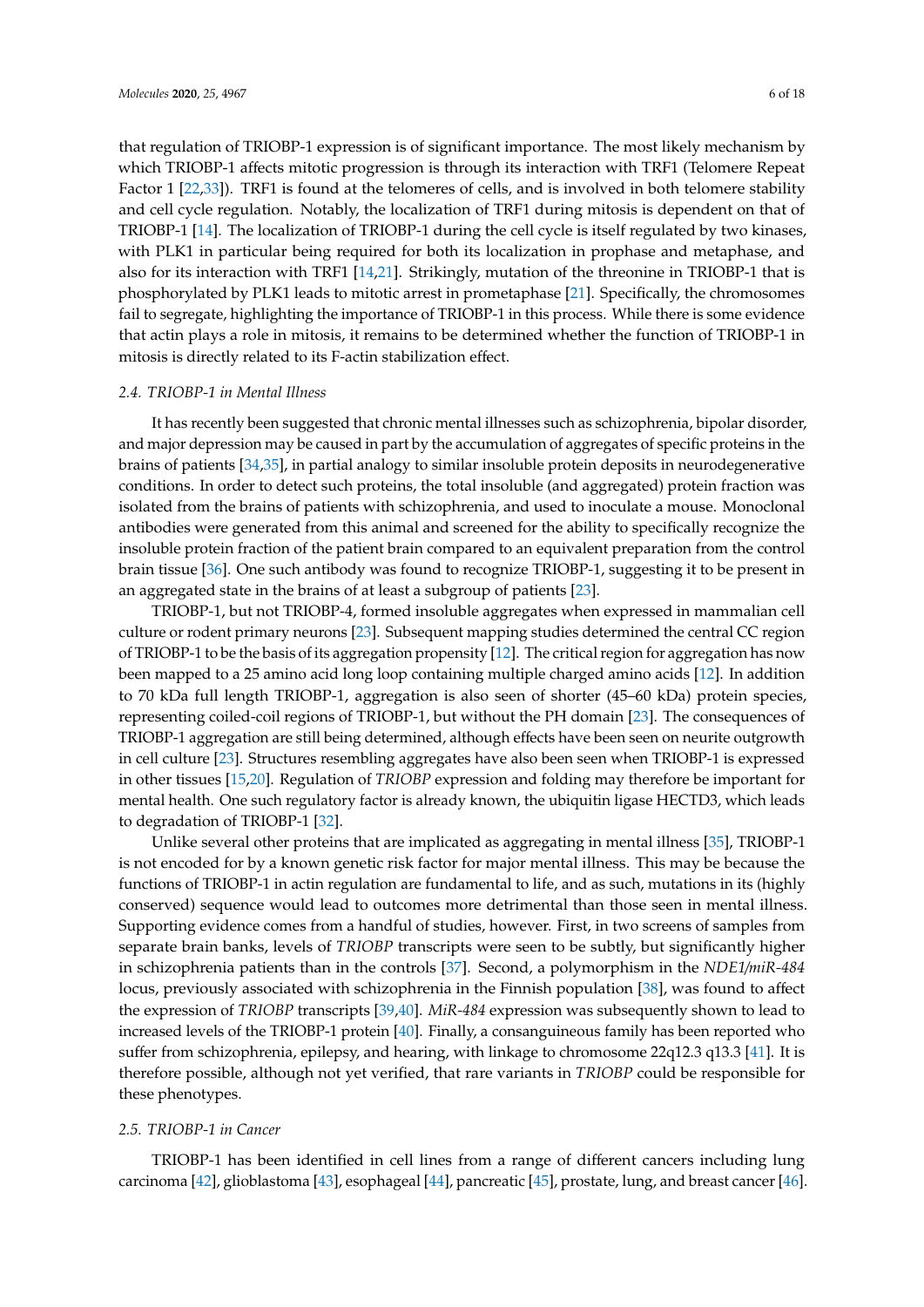Studies with glioblastoma showed that TRIOBP (from the specificity of the antibody used: TRIOBP-1, 5, and/or 6) was more abundant in the tumors themselves than in the surrounding tissues [\[43\]](#page-16-0). Analysis of existing datasets suggested that it was also over-expressed in classical, mesenchymal, neuronal, and pro-neuronal glioblastoma [\[43\]](#page-16-0). Further analysis in glioblastoma cell lines demonstrated that knockdown of TRIOBP-1 (and TRIOBP-5/6) reduced the proliferation and migration of these cells [\[43\]](#page-16-0).

Another interesting line of research comes from study of the microRNA *miR-3178*, a target of the cancer-suppressing protein SP1, which was shown to have anti-metastatic properties in a mouse model [\[46\]](#page-16-3). *MiR-3178* inhibits the expression of *TRIOBP-1* and *5*, as measured at both the transcript and protein levels, through binding to their untranslated 3' exon. Crucially, while *miR-3178* inhibits the migration and integration of metastatic cells, this effect can be reversed by expression of TRIOBP-1 [\[46\]](#page-16-3). Together, there is therefore evidence that TRIOBP-1 affects tumor metastasis through its known roles in actin modulation as well as potentially through its roles in the cell cycle.

# *2.6. TRIOBP-1 in Other Diseases*

While TRIOBP-1 is not generally considered to have a significant role in hearing loss, unlike TRIOBP-4, it should be noted that TRIOBP-1 is expressed in the stereocilia of the inner ear [\[20\]](#page-14-15). Here, it binds to the hearing-related protein Pejvakin, with over-expression of TRIOBP-1 causing Pejvakin to form aggregates [\[20\]](#page-14-15). There have also been reported missense mutations within *TRIOBP-1* in patients with hearing loss [\[47](#page-16-4)[,48\]](#page-16-5) (Table [1\)](#page-9-0), however, these would also affect longer splice variants of *TRIOBP*.

# **3. TRIOBP-4: A Disordered Protein Implicated in Deafness**

#### *3.1. The Structure of TRIOBP-4*

Human TRIOBP-4 is a 1144 amino acid long protein, which is predicted to be almost entirely disordered, possessing no fixed secondary or tertiary structure [\[49\]](#page-16-6). While TRIOBP-4 therefore possesses no folded domains, it has been observed to contain two repeat regions [\[4\]](#page-13-3), referred to as R1 and R2 (Figure [4a](#page-6-0)) [\[49\]](#page-16-6). The R1 repeat region lies near the center of the protein. In humans, it has a high isoelectic point of 11.7 and consists of six repeats (with slight variations) of the sequence SSPNRTTQRDNPRTPCAQRDNPRA [\[49\]](#page-16-6). R2, in humans, consists of five repeats of the sequence VCIGHRDAPRASSPPR (with slight variations), with 30–40 amino acids between each repeat. It lies in the C-terminal half of TRIOBP-4 and has a much lower isoelectric point of 5.4 [\[49\]](#page-16-6).

<span id="page-6-0"></span>

**Figure 4.** (**a**) The location of the repeats that make up the R1 and R2 regions of TRIOBP-4, with ¸amino acid numbering of both TRIOBP-4/5 and TRIOBP-6. (**b**) The location of frameshift and nonsense mutations from patients with hearing loss. Red bars indicate homozygous mutations, while purple bars joined by dotted lines indicate compound heterozygous mutations. Arrowheads indicate that the other heterozygous mutations lie in a region of *TRIOBP-5/6* that is 3' of the *TRIOBP-4* open reading frame. Full details of these are in Table [1.](#page-9-0) All elements of this figure are shown to scale.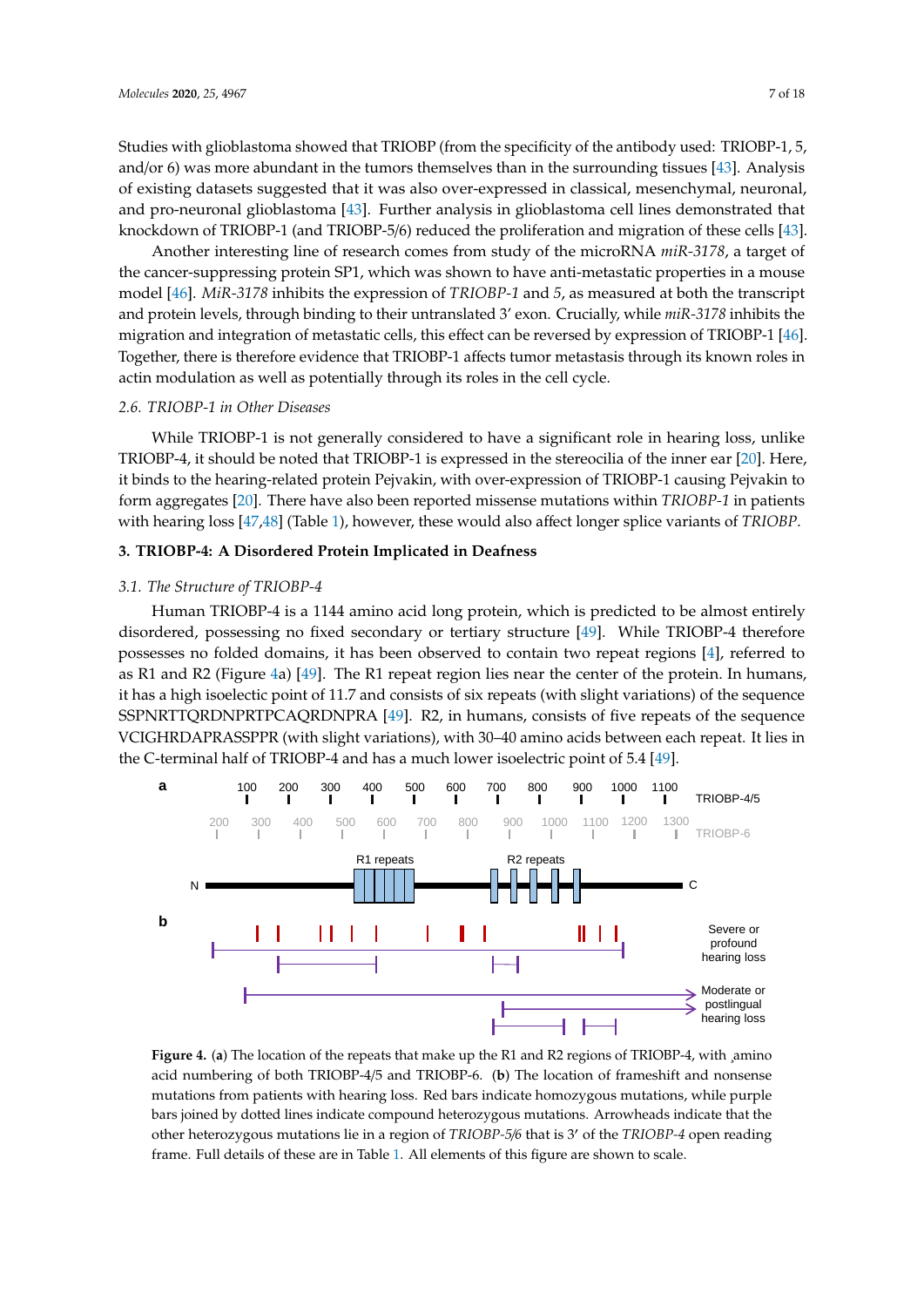#### *3.2. TRIOBP-4 as an Actin Bundling Protein in the Inner Ear*

TRIOBP-4 binds directly to F-actin, principally through its R1 repeat domain, and is found along the length of filaments [\[49,](#page-16-6)[50\]](#page-16-7). R2 shows a considerably weaker, probably hydrophobic interaction to actin [\[49\]](#page-16-6). In vitro assays showed TRIOBP-4 molecules to bind actin subunits at a ratio of 1:3–1:4, and that addition of TRIOBP-4 caused actin filaments to become organized into densely packed bundles, which resembled the hair cell rootlets of the inner ear [\[50\]](#page-16-7).

TRIOBP-4 has a very specialized expression pattern and is highly expressed in the hair cells of the inner ear [\[50\]](#page-16-7). These cells perform mechano-electrical transduction from the fluid motion that is induced by sound into neuronal signaling. This occurs through stereocilia, organelles containing an F-actin core, which are anchored into the cuticular plate of hair cells by rootlets, and which pivot in response to fluid motion. TRIOBP-4 is found in the upper sections of these rootlets as well as along the length of the stereocilia themselves in their actin cores [\[18](#page-14-13)[,50\]](#page-16-7). TRIOBP-4 is also found in Deiters' cells, which support the hair cells [\[18\]](#page-14-13). Normally, stereocilia rootlets would form in the first 16 postnatal days of mice, however, they were not seen to form at all in mice lacking the ability to produce either TRIOBP-4 or the longer isoforms (homozygous deletion of mouse exon 6, equivalent to human exon 7, Figure [1a](#page-1-0)) [\[50\]](#page-16-7). While stereocilia still form, they are considerably less rigid than those of wild type animals, often being found pointing in the wrong direction, and progressively degenerate [\[50\]](#page-16-7). These stereocilia still react to mechano-electrical transduction, but no longer have the rigidity required to remain upright and pivot in response to sound [\[50\]](#page-16-7). Seemingly as a result of this, these mice are profoundly deaf [\[50\]](#page-16-7). It therefore appears that the actin bundling function of TRIOBP-4 is crucial for the formation of the stereocilia rootlet and forming them into tight actin bundles, which are required for their stability and rigidity [\[18](#page-14-13)[,50\]](#page-16-7).

While the known role of TRIOBP-4 as an acting bundling protein has been largely restricted, so far, to studies in the inner ear, a more general role for it is suggested by two lines of evidence. First, while *TRIOBP-4* does show a very specialized expression pattern, it is not unique to the inner ear, with its transcripts notably being highly expressed in the retina [\[4\]](#page-13-3). Second, knockdown of TRIOBP-4 in a pancreatic cancer cell line led to reduced filopodia formation, with TRIOBP-4 seen at actin bundles of these structures [\[45\]](#page-16-2).

# *3.3. TRIOBP-4 in Hearing Loss*

In 2000, details were reported of a Palestinian family with nonsyndromic hereditary deafness, linked to a locus on chromosome 22, which was labeled as DFNB28 [\[5\]](#page-14-0). Homozygosity mapping implicated the *TRIOBP* locus, but no mutations were found in *TRIOBP-1*, the only open reading frame of *TRIOBP* known at that time. This directly led to the cloning of the long splice form *TRIOBP-5* and the discovery of a homozygous nonsense mutation within it [\[5\]](#page-14-0) as well as separate mutations in other families with nonsyndomic deafness [\[5\]](#page-14-0). Simultaneously, studies of deafness linked-loci in families from India and Pakistan led to the discovery of a range of other *TRIOBP* mutations as well as cloning of *TRIOBP-4* and *6* [\[4\]](#page-13-3). Subsequently, a large number of studies have sequenced the *TRIOBP* gene in families or individuals with severe or profound prelingual hearing loss, revealing a wide range of seemingly pathogenic recessive mutations (Table [1,](#page-9-0) Figure [4b](#page-6-0)). These pathogenic mutations tend to be homozygous in patients with deafness, in many instances as a result of consanguinity. Patients have also been found with compound heterozygous expression of two different *TRIOBP* mutations.

The majority of mutations detected to date in patients are either nonsense or frameshift mutations in *TRIOBP-4*, which would lead to the expression of truncated TRIOBP-4 and longer splice variants such as TRIOBP-5 and 6, but with no predicted effect on TRIOBP-1. While many of the mutations lie with the large exon 7 (as in *TRIOBP-6*, Figure [1a](#page-1-0)), their location in the TRIOBP-4 protein varies considerably (Figure [4b](#page-6-0)). Many, but not all, of the predicted truncated proteins would still contain the R1 repeat region. Most either lack the R2 region, or would only partially express it. It is likely that these putative truncated proteins would be non-functional and degraded by the proteasome. Deafness in patients with these mutations therefore likely arises through lack of functional TRIOBP-4, which is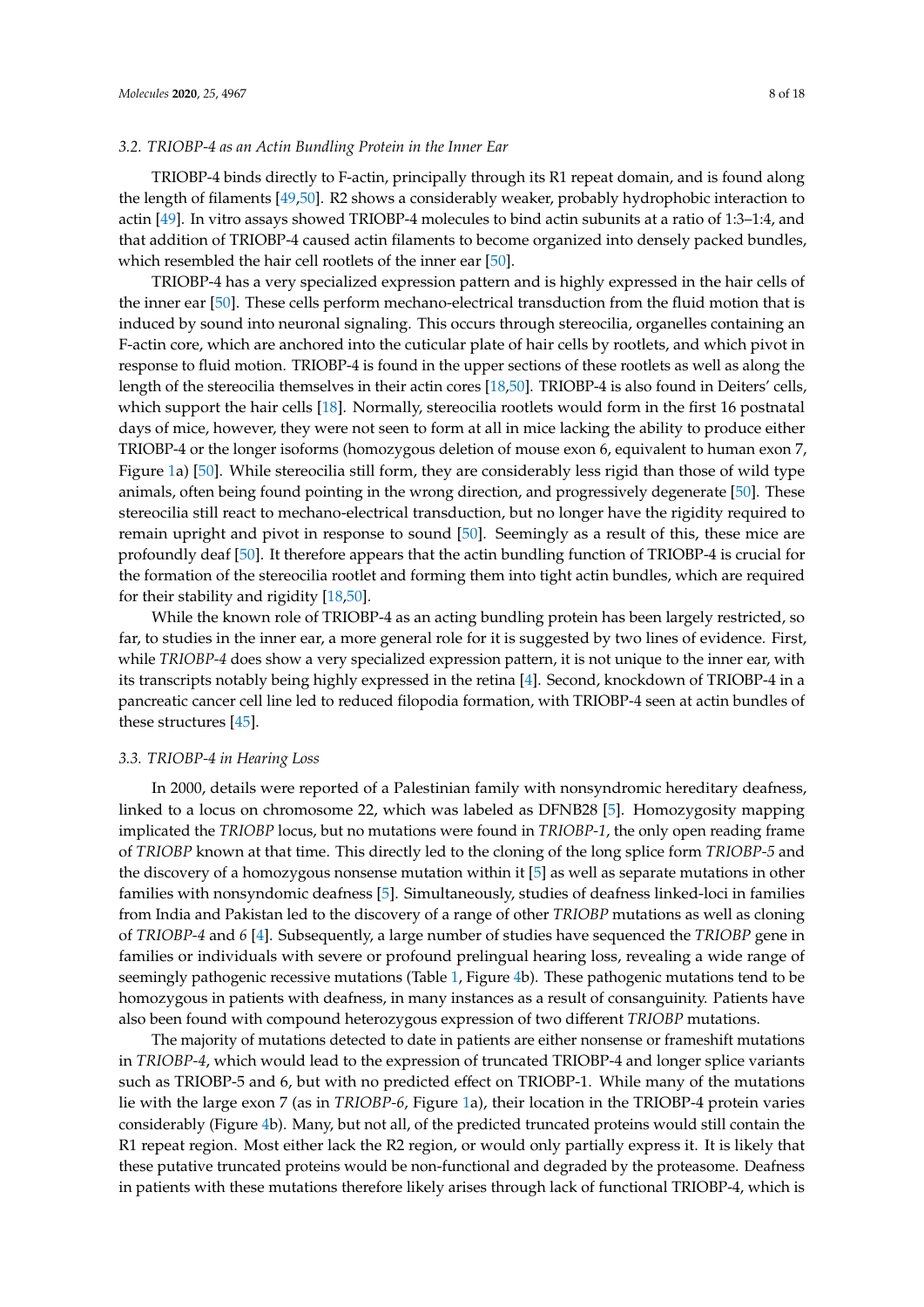consistent with the finding that mice lacking TRIOBP-4 (and longer isoforms) are profoundly deaf [\[50\]](#page-16-7). An alternative hypothesis would be that loss of the R2 region and/or C-terminal region of TRIOBP-4 would lead to expression of truncated proteins, which could interfere with normal stereocilia function. While the roles of these regions are not well characterized, it is notable that they are among the most highly conserved regions of *TRIOBP-4* in mammals (Figure [1c](#page-1-0)). In both instances, based on studies in mice [\[18\]](#page-14-13), it is likely that stereocilia rootlets fail to form in the patients, leading to degeneration of stereocilia and thus hearing loss. Consistent with this, some patients with TRIOBP-4 mutations and hearing loss have had been successfully treated using cochlear implants, which bypass the need for stereocilia [\[50,](#page-16-7)[51\]](#page-16-8).

While most *TRIOBP* mutations implicated in deafness were found in patients with severe or profound hearing loss detected before speaking, compound heterozygous mutations have been reported in patients with moderate hearing loss or later onset severe hearing loss (Table [1\)](#page-9-0). Notably, many of these patients either possess a mutation that lies 3' of the *TRIOBP-4* reading frame, affecting longer splice variants only, or else have a mutation near the C-terminus of TRIOBP-4, meaning that the R2 domain would still be intact (Figure [4b](#page-6-0)). Potentially, the presence of some TRIOBP-4 functionality could therefore explain the milder phenotype, although there are instances of similar C-terminal mutations in patients with severe hearing loss.

Genome wide association studies have also shown that intronic SNP rs58389158 is associated with age related hearing impairment in non-Hispanic white individuals from California [\[52\]](#page-16-9). This SNP lies in an intron common to *TRIOBP-4*, *5*, and *6*. It is close to, and correlates strongly with, the coding SNP rs5756795, which leads to an F1187I protein variant [\[52\]](#page-16-9). The rs58389158 finding was replicated in the UK Biobank [\[52\]](#page-16-9), in which rs5756795 was also found to be associated with both hearing difficulty and hearing aid use at the genome-wide level [\[53\]](#page-16-10). Common sequence variants in *TRIOBP* therefore appear to have an impact on hearing, in addition to rare nonsense and frameshift mutations.

| Mutation <sup>1</sup>           | Type <sup>2</sup> | Zygosity $3$        | <b>Isoforms</b><br>(Location) $4$ | Origin <sup>5</sup> of<br>Proband(s) | Ref(s)            |  |  |  |
|---------------------------------|-------------------|---------------------|-----------------------------------|--------------------------------------|-------------------|--|--|--|
| Severe to Profound Hearing Loss |                   |                     |                                   |                                      |                   |  |  |  |
| p.P191Rfs*50                    | <b>FS</b>         | CHT (p.P1172Cfs*13) | 4, 5, 6                           | South Africa                         | [54]              |  |  |  |
| p.Q297*                         | <b>NON</b>        | <b>HM</b>           | 4, 5, 6                           | India                                | [4]               |  |  |  |
| p.R347*                         | <b>NON</b>        | <b>HM</b>           | 4, 5, 6                           | Palestinian                          | [5]               |  |  |  |
|                                 |                   | CHT (p.Q581*)       |                                   | Palestinian                          | $\lceil 5 \rceil$ |  |  |  |
| p.R448*                         | <b>NON</b>        | <b>HM</b>           | 4, 5, 6                           | China, Afghan                        | [51, 55]          |  |  |  |
| p.R474*                         | <b>NON</b>        | HM <sup>7</sup>     | 4, 5, 6                           | Pakistan <sup>7</sup>                | [50]              |  |  |  |
| p.R523*                         | <b>NON</b>        | HM <sup>7</sup>     | 4, 5, 6                           | Pakistan <sup>7</sup>                | [50]              |  |  |  |
|                                 |                   | <b>HM</b>           |                                   | Palestinian                          | [5]               |  |  |  |
| p.Q581*                         | <b>NON</b>        | CHT (p.R347*)       | $4, 5, 6$ (R1)                    | Palestinian                          | $\left[5\right]$  |  |  |  |
|                                 |                   | CHT (p.G1019R)      |                                   | Palestinian                          | $\lceil 5 \rceil$ |  |  |  |
| p.Q740*                         | <b>NON</b>        | HM <sup>7</sup>     | 4, 5, 6                           | Pakistan <sup>7</sup>                | [50]              |  |  |  |
| p.R785Sfs*50                    | FS                | <b>HM</b>           | 4, 5, 6                           | Turkey                               | [56]              |  |  |  |
| p.R788*                         | <b>NON</b>        | HM                  | 4, 5, 6                           | Pakistan                             | [4]               |  |  |  |
| p.R841*                         | <b>NON</b>        | <b>HM</b>           | 4, 5, 6                           | Turkey                               | [54]              |  |  |  |
| p.R861*                         | <b>NON</b>        | CHT (p.R920*)       | $4, 5, 6$ (R2)                    | China                                | [57]              |  |  |  |
| p.R920*                         | <b>NON</b>        | CHT (p.R861*)       | $4, 5, 6$ (R2)                    | China                                | $[57]$            |  |  |  |
| p.G1019R                        | <b>MIS</b>        | CHT (p.Q581*)       | $4, 5, 6$ (R2)                    | Palestinian                          | $\lceil 5 \rceil$ |  |  |  |
| p.I1065V                        | <b>MIS</b>        | CHT (p.R1982H)      | $4, 5, 6$ (R2)                    | China                                | [48]              |  |  |  |
| p.R1068*                        | <b>NON</b>        | <b>HM</b>           | $4, 5, 6$ (R2)                    | Pakistan, Iran                       | [4, 58]           |  |  |  |
| p.D1069fs*12                    | FS                | HM                  | $4, 5, 6$ (R2)                    | India                                | [4]               |  |  |  |
| p.R1078Pfs*6                    | FS                | HM                  | $4, 5, 6$ (R2)                    | India                                | [4]               |  |  |  |
| p.R1117*                        | <b>NON</b>        | <b>HM</b>           | 4, 5, 6                           | India                                | [4]               |  |  |  |
| p.E1156*                        | <b>NON</b>        | HM <sup>7</sup>     | 4, 5, 6                           | Pakistan <sup>7</sup>                | [50]              |  |  |  |
| p.P1172Cfs*13                   | FS                | CHT (p.R191Rfs*50)  | 4, 5, 6                           | South Africa                         | [54]              |  |  |  |
| p.R1982H                        | <b>MIS</b>        | CHT (p.I1065V)      | 1, 5, 6                           | China                                | [48]              |  |  |  |
| p.S2121L                        | <b>MIS</b>        | HM                  | $1, 5, 6$ (Centr.)                | Iran                                 | $[47]$            |  |  |  |

**Table 1.** Published mutations in *TRIOBP* from individuals and families with hearing loss.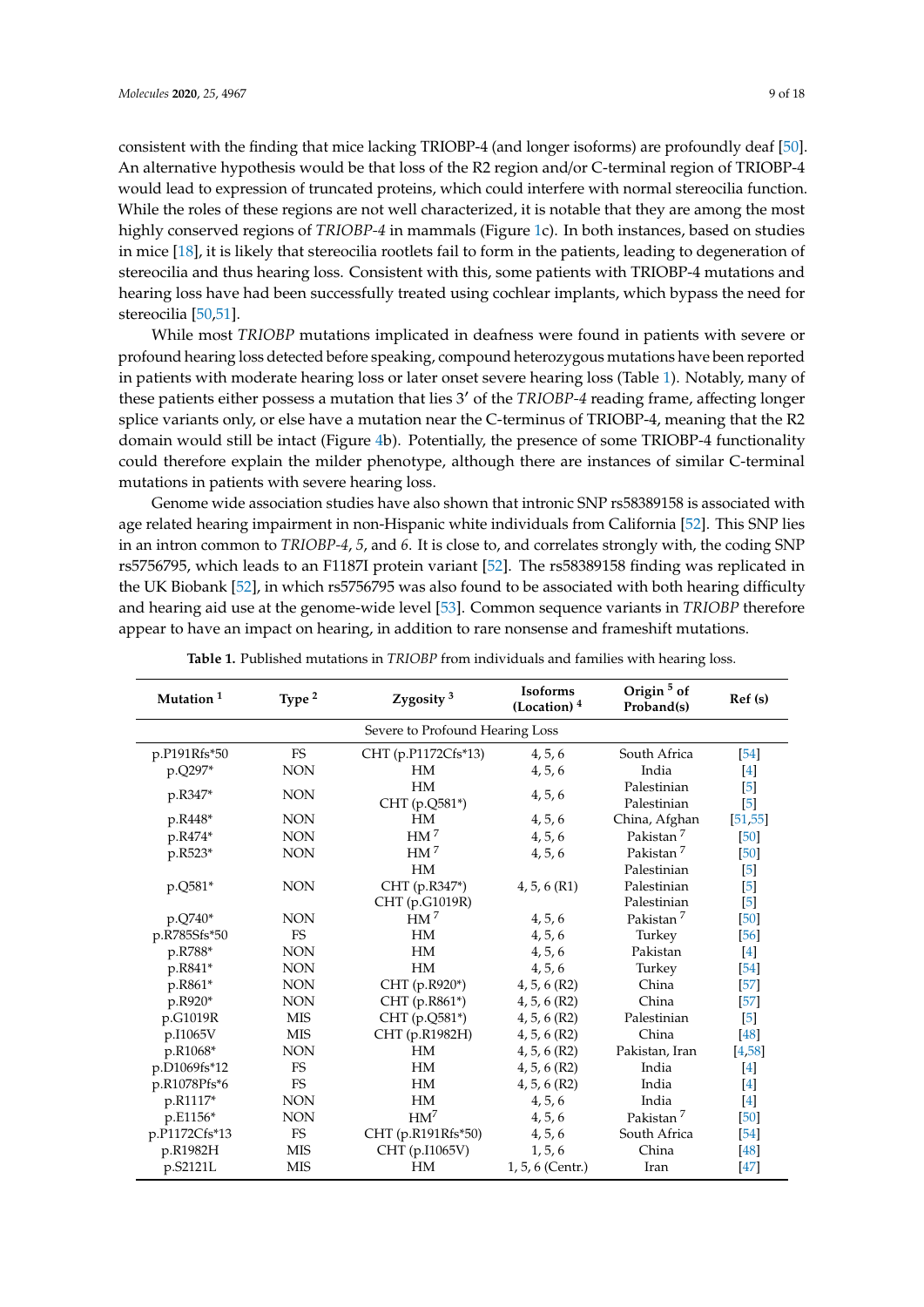<span id="page-9-0"></span>

| Mutation <sup>1</sup>                             | Type $2$   | Zygosity $3$        | <b>Isoforms</b><br>(Location) $4$ | Origin $5$ of<br>Proband(s) | Ref(s)   |  |  |  |
|---------------------------------------------------|------------|---------------------|-----------------------------------|-----------------------------|----------|--|--|--|
| Moderate or Postlingual Hearing Loss <sup>6</sup> |            |                     |                                   |                             |          |  |  |  |
| p.Q268Lfs*432                                     | FS         | $CHT (p.G1672*)$    | 4, 5, 6                           | Poland                      | [59]     |  |  |  |
| p.R861*                                           | <b>NON</b> | CHT(p.P1030Lfs*183) | $4, 5, 6$ (R2)                    | USA, Iran                   | [54, 60] |  |  |  |
| pR885Afs*120                                      | FS         | CHT (p.G1672*)      | 4, 5, 6                           | <b>Netherlands</b>          | [61]     |  |  |  |
| p.P1030Lfs*183                                    | FS         | $CHT (p.R861*)$     | $4, 5, 6$ (R2)                    | USA, Iran                   | [54, 60] |  |  |  |
| p.R1078Pfs*6                                      | FS         | CHT (p.L1154Afs*29) | $4, 5, 6$ (R2)                    | <b>Netherlands</b>          | [61]     |  |  |  |
| p.M1151V                                          | <b>MIS</b> | CHT (p.P1396R)      | 4, 5, 6                           | China                       | [57]     |  |  |  |
| p.L1154Afs*29                                     | FS         | CHT (R1078Pfs*6)    | 4, 5, 6                           | <b>Netherlands</b>          | [61]     |  |  |  |
| p.P1396R                                          | <b>MIS</b> | CHT (p.M1151V)      | 5, 6                              | China                       | [57]     |  |  |  |
| p.G1672*                                          | <b>NON</b> | CHT (p.Q268Lfs*432) | 5,6                               | Poland                      | [59]     |  |  |  |
|                                                   |            | CHT (pR885Afs*120)  |                                   | <b>Netherlands</b>          | [61]     |  |  |  |
|                                                   |            |                     |                                   |                             |          |  |  |  |

**Table 1.** *Cont*.

<sup>1</sup> Amino acid number of human TRIOBP-6, NM\_001039141.2 (for amino acid locations in TRIOBP-4 or 5, subtract 172 amino acids). <sup>2</sup> FS: Frameshift, NON: Nonsense, MIS: Missense. <sup>3</sup> HM: Homozygous, HT: Heterozygous, CHT: Compound heterozygous with the mutation indicated. <sup>4</sup> Numbers refer to isoforms, e.g., "5,6" indicates the mutation lies within TRIOBP-5 and TRIOBP-6. Key to locations: R1, R2: first and second repeats of TRIOBP-4, Centr.: Central coiled-coil domain of TRIOBP-1. <sup>5</sup> Country name, unless a more specific ethnicity was stated in the original paper. <sup>6</sup> Or prelingual, but severity not stated. <sup>7</sup> Personal communication of additional details by Prof. Shin-ichiro Kitajiri.

# *3.4. TRIOBP-4 in Cancer*

In contrast to the general expression of *TRIOBP-1* and, to a lesser extent, longer *TRIOBP* splice variants in cancer [\[46\]](#page-16-3), *TRIOBP-4* transcripts were specifically seen to be expressed in a cancer cell line, HPAC [\[45\]](#page-16-2). Subsequent analysis found TRIOBP-4 to be upregulated in human pancreatic and, to an extent, breast cancer tissue, but not in prostrate or lung cancer tissue. Knockdown of TRIOBP-4 (and longer variants) in several pancreatic cancer cells lines led to a reduction in cell proliferation [\[45\]](#page-16-2). Therefore, it appears that TRIOBP-4 may play a specialized role in pancreatic cancer.

Additionally, a T195I missense mutation in TRIOBP-4 was among several mutations detected in a family with seemingly genetic, gastric, and rectal cancer [\[62\]](#page-17-0). Subsequent exome sequencing of additional families with these diseases led to the identification of several additional missense mutations in patients, two of which, A660V and S826L, segregated with disease in families [\[62\]](#page-17-0). These would also effect longer *TRIOBP* splice forms, and it remains to be confirmed whether they are pathogenic.

# *3.5. TRIOBP-4 Mutations in Other Illnesses*

In addition to hearing loss, rare missense mutations in *TRIOBP-4* (and longer splice variants) have also been detected in a patient with multiple sclerosis (A322S mutation) [\[63\]](#page-17-1) and in a patient with developmental delay, visual impairment, muscle weakness, hypotonia, clinodactyly, and mild hearing impairment (R1078C mutation) [\[64\]](#page-17-2).

# **4. Potential Significance of the Longer Splice Variants TRIOBP-5 and TRIOBP-6**

# *4.1. The Structure of the Long Splice Variants*

While TRIOBP-1 and 4 share no common amino acid sequence with each other, they do with the longer TRIOBP splice variants. These contain the entire coding sequence of TRIOBP-1 and 4, except for the optionally translated extreme N-terminus of TRIOBP-1 (Figure [1\)](#page-1-0). In human, the longest isoform, TRIOBP-6, is derived from a 24 exon long transcript, of which all but exons 1 and 24 are coding. This leads to a 2365 amino acid peptide, which forms the basis of numbering for all *TRIOBP* putative pathological mutations (Table [1\)](#page-9-0). The majority of biological experiments, however, have instead focused on TRIOBP-5 (also called TRIOBP-3 in some earlier articles), which is a 2193 amino acid protein in humans. TRIOBP-5 is also the longest established isoform in mice. It derives from a transcript lacking exons 1 and 5, and whose open reading frame only begins on exon 6. This is because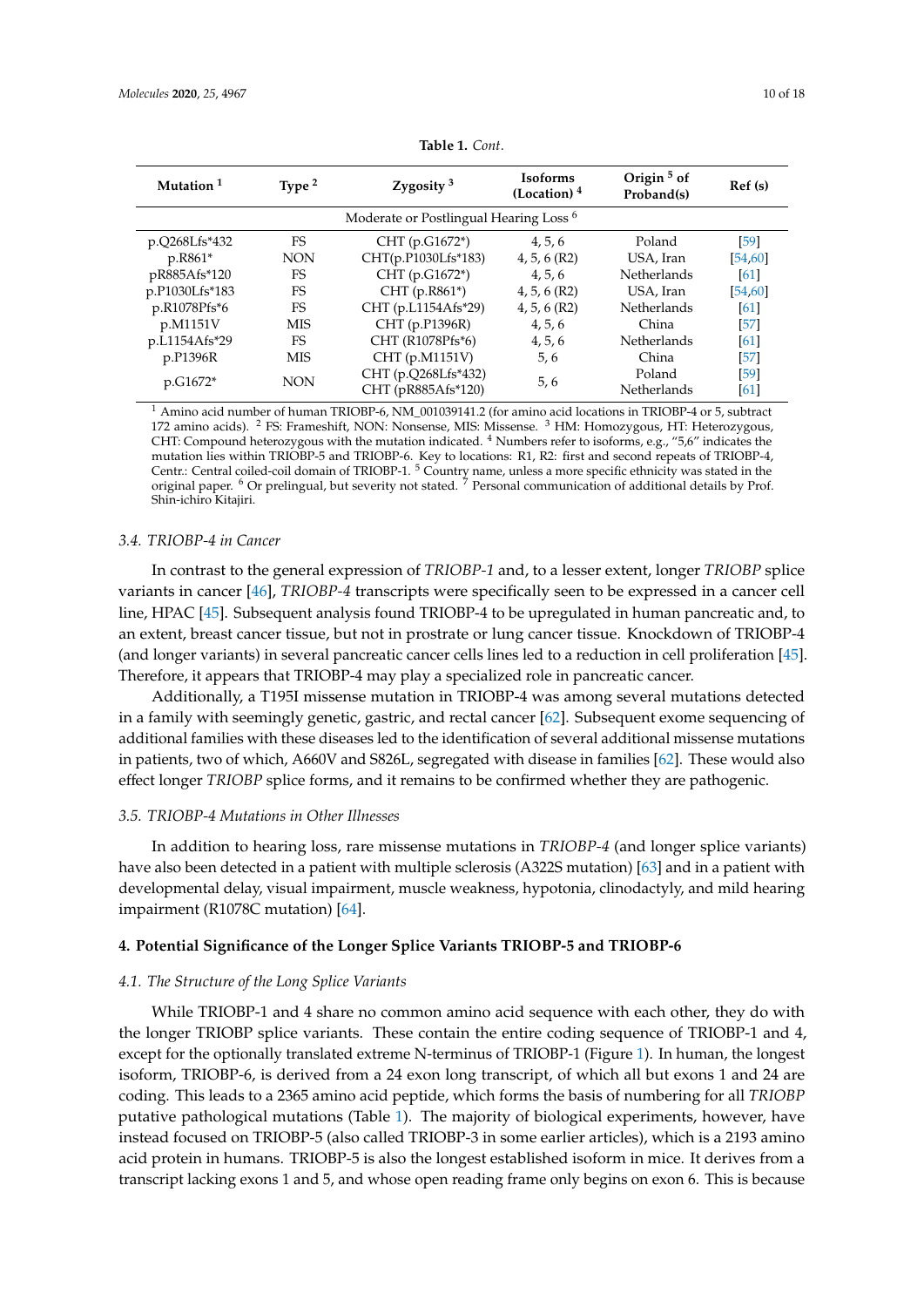the Kozak sequence used for *TRIOBP-6* is encoded across exons 1 and 2, and is therefore incomplete in *TRIOBP-5* transcripts. As a result, TRIOBP-5 begins its reading frame at the same point as TRIOBP-4, but is otherwise identical in the amino acid sequence to TRIOBP-6.

TRIOBP-6 has some isoform-specific amino acid sequence at its N-terminus, plus both it and TRIOBP-5 share some of the coding sequence, which lies between the coding exons of *TRIOBP-1* and *5* (Figure [1a](#page-1-0),b). These additional sequences are predicted to be predominantly unstructured, with the exception of a possible short stretch of  $\alpha$ -helix in the isoform specific N-terminus of TRIOBP-6, and another near the center of the long isoforms (Figure [1c](#page-1-0)). Neither of these regions show significant sequence similarity to known protein structures. The long variants are therefore predicted to be intrinsically disordered for most of their length, but with the PH domain and coiled-coil domains of TRIOBP-1 at their C-terminal ends. The coiled-coil regions of TRIOBP-5 have been shown to lead to oligomerization, in a similar manner to TRIOBP-1 [\[12](#page-14-6)[,18\]](#page-14-13). These proteins also possess multiple actin binding domains, sharing both the R1 repeat of TRIOBP-4 and coiled-coil domains of TRIOBP-1.

#### *4.2. TRIOBP-5 in the Inner Ear and Deafness*

While the majority of *TRIOBP* mutations found in patients with profound hearing loss lie within the reading frame of *TRIOBP-4* (Table [1\)](#page-9-0), these would also affect the TRIOBP-5 and 6 proteins. Additionally, patients with moderate and/or progressive hearing loss have been described that possess both a mutation in *TRIOBP-4* and a p.G1672\* mutation on the other *TRIOBP* allele, which would affect only the longer splice variants [\[59](#page-16-16)[,61\]](#page-16-18). Consistent with this, while mice who lack both TRIOBP-4 and 5 show profound deafness [\[50\]](#page-16-7), those engineered to express TRIOBP-4, but not 5, instead display a progressive form of deafness [\[18\]](#page-14-13). Together, these findings strongly imply that while TRIOBP-4 is essential for prelingual hearing ability, specific loss of the longer splice variants is also required for maintenance of hearing.

TRIOBP-5 is expressed in the same inner ear cell types as TRIOBP-4, with both being found in the stereocilia rootlets [\[50\]](#page-16-7). In contrast to TRIOBP-4, however, TRIOBP-5 is predominantly found in the lower parts of the rootlet, below the apical surface [\[18\]](#page-14-13). The specific role of TRIOBP-5 in the ear has been studied using various *TRIOBP*-deficient mice. While deletion of both *TRIOBP-1* and *TRIOBP-5* is lethal [\[50\]](#page-16-7), mice lacking two *TRIOBP-5* specific exons are viable, as are heterozygous mice that can express TRIOBP-1 from one allele and TRIOBP-4 from the other [\[18\]](#page-14-13). These *TRIOBP-5*-deficient mice still express TRIOBP-4 in the stereocilia and retain residual hearing for at least 4–8 weeks [\[18\]](#page-14-13). This contrasts with the profound deafness of *TRIOBP-4*-deficient mice [\[50\]](#page-16-7), indicating a unique role of TRIOBP-5, which is also essential for hearing. Detailed analysis of the *TRIOBP-5* knockout mice revealed that stereocilia appear to form normally, but then become increasingly disorganized over time. Specifically, some fuse together or are missing, while others appear thin and fragmented compared to those of wild-type animals [\[18\]](#page-14-13). The stereocilia are also seen to be less stiff, and to rotate less freely than wild-type ones [\[18\]](#page-14-13). Therefore, while TRIOBP-4 appears to be required to form stereocilia rootlets and elongate them into tight actin bundles (a role indispensable for hearing), TRIOBP-5 instead plays a separate, later role in widening and giving structure to the stereocilia (loss of which leads to progressive hearing loss) [\[18,](#page-14-13)[50\]](#page-16-7).

Interestingly, this role of TRIOBP-5 in modeling of the rootlets is retained in mice that express incomplete TRIOBP-5 (terminating after the PH domain), however, they do not gain the usual resilience [\[18\]](#page-14-13). Such mice may therefore reflect patients with mutations like p.G1672\*, who have moderate progressive hearing loss, but not the profound hearing loss associated with mutations in *TRIOBP-4* [\[18](#page-14-13)[,59](#page-16-16)[,61\]](#page-16-18). This also implies that the role of TRIOBP-5 in the stereocilia is likely to involve its coiled-coil domains. One possible explanation for this is that these domains interact with Pejkavin, a protein also required for bundling of actin in the inner ear and for hearing, which was seen to interact with this region of TRIOBP-1 [\[20,](#page-14-15)[65\]](#page-17-3).

It is likely that TRIOBP-6 could also be involved in this process, but this remains untested due to lack of a known murine TRIOBP-6 species.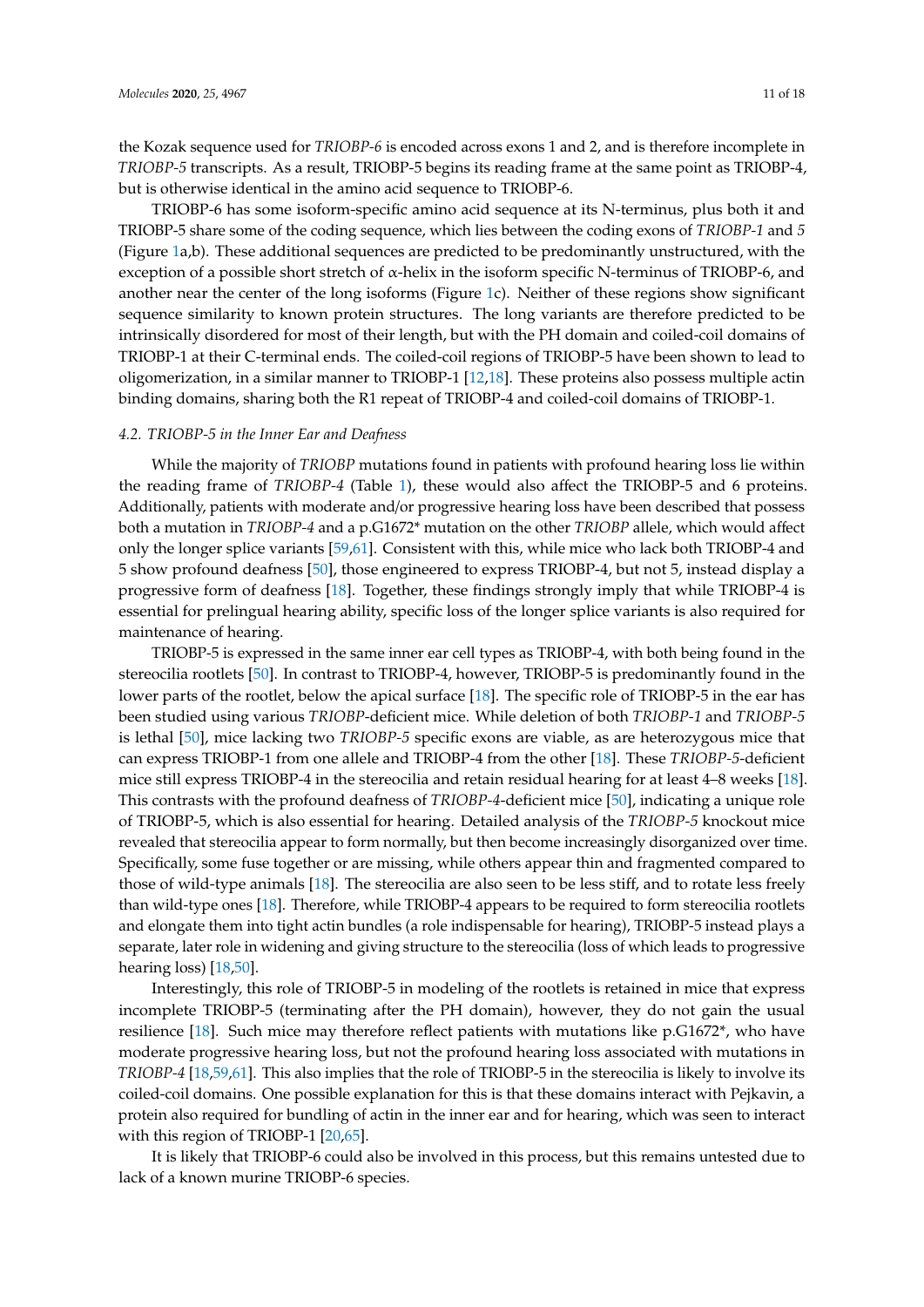# *4.3. Potential Significance for the Long Splice Variants in Other Processes and Diseases*

TRIOBP-5 and/or 6 are known to be expressed in the brain alongside TRIOBP-1 [\[4](#page-13-3)[,5\]](#page-14-0), and TRIOBP-5 exogenously expressed in neurons forms aggregates similar to those of TRIOBP-1 [\[23\]](#page-14-17). It is therefore possible that aggregation of longer TRIOBP isoforms may play a role in mental illness, but this remains to be investigated.

*TRIOBP-5* and/or *6* was also seen to be upregulated in a pancreatic cancer cell line, distinct from another cell line that expressed *TRIOBP-4* in the same study [\[45\]](#page-16-2). Curiously, knockdown of *TRIOBP-5*/*6* in these cells led to reorganization of the actin cytoskeleton and inhibition of filopodia formation [\[45\]](#page-16-2). This implies the existence of a more general role for TRIOBP-5/6 in actin dynamics, of potential relevance for cancer. This may occur through its actin binding sites in either repeat region R1 shared with TRIOBP-4, its central coiled coil domain shared with TRIOBP-1, or a combination. One piece of evidence arguing for a TRIOBP-4-like mechanism is that, in a wound healing assay, knockdown of *TRIOBP-5*/*6* led to reduced cell motility, but this could be rescued through expression of TRIOBP-4 [\[45\]](#page-16-2). However, TRIOBP-5/6 was also seen, along with TRIOBP-1, to have its expression inhibited by the metastasis suppressing microRNA *miR-3178*, suggesting that a TRIOBP-1-like role of the longer isoforms also exists, and is of relevance to cancer [\[46\]](#page-16-3).

# **5. Conclusions and Unanswered Questions**

The *TRIOBP* locus therefore encodes a variety of distinct proteins (Figure [1\)](#page-1-0) with TRIOBP-1 being a structured and ubiquitously expressed protein implicated in mental illness and TRIOBP-4 being a disordered protein with specialized expression pattern essential for hearing. The long isoforms TRIOBP-5 and 6 combine the structures and many of the functions of the shorter isoforms, but with distinct additional roles in the ear, and potentially elsewhere. In spite of this, all the isoforms are linked through their role in stabilizing actin (Table [2,](#page-12-0) Figure [5\)](#page-11-0).

<span id="page-11-0"></span>

**Figure 5.** Illustrated representation of the expression and roles of TRIOBP-1 (green), TRIOBP-4 (blue), and TRIOBP-5/6 (red). Clockwise from top: Aggregation of TRIOBP-1 in the brain and mental illness; Role of TRIOBP-1 in F-actin stabilization throughout the body; Linking of actin to ion channel function in the heart by TRIOBP-1; role of TRIOBP-1 in the cell cycle; Importance of all major TRIOBP isoforms in metastasis; Distinct roles of TRIOBP-4 and TRIOBP-5 in the stereocilia of the inner ear and deafness. Protein interaction partners implicated in the various processes are indicated in gray.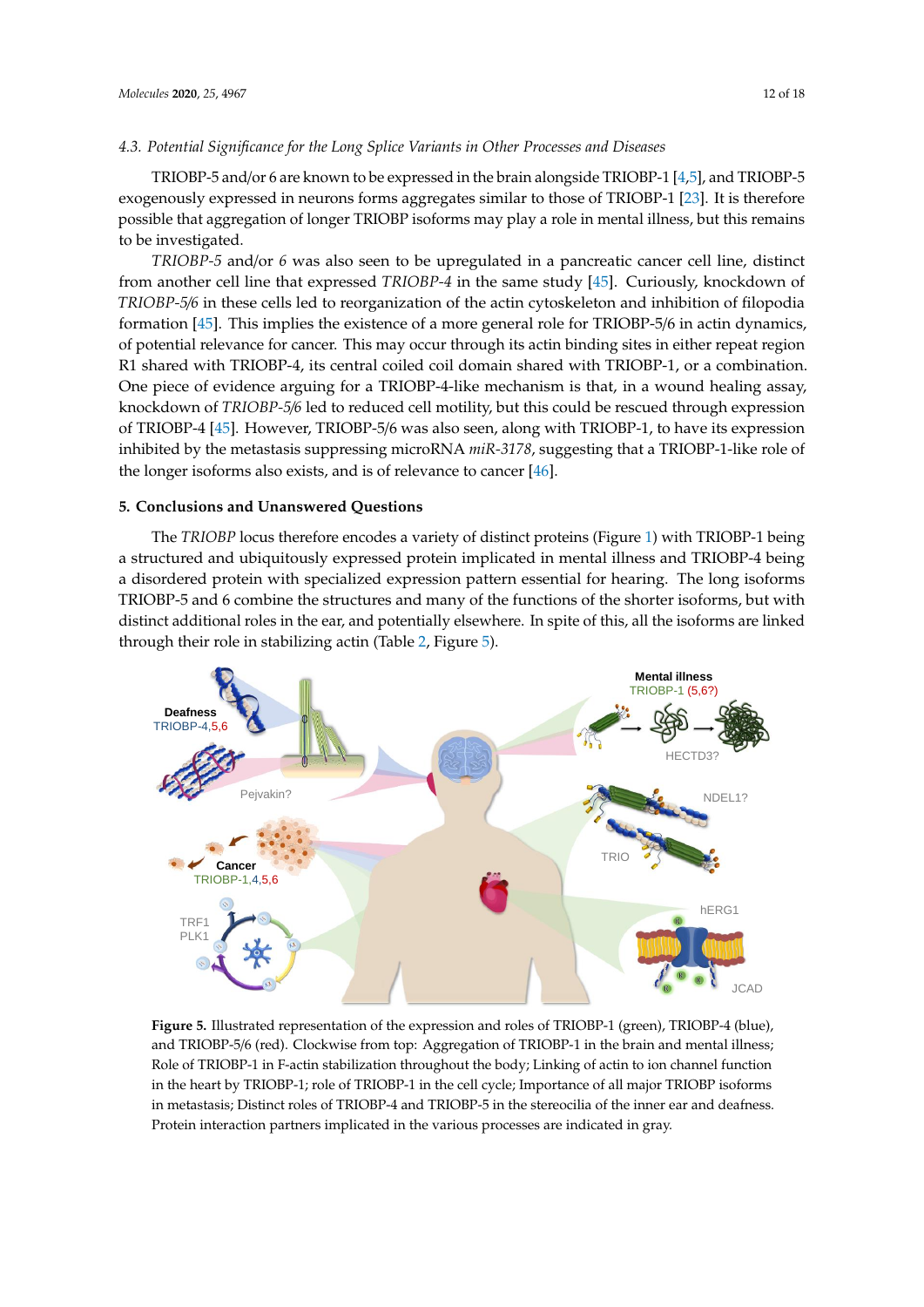<span id="page-12-0"></span>

| <b>Function or Phenotype</b>              | TRIOBP-1                     | TRIOBP-4                 | TRIOBP-5/6 $1$           | Ref.         |  |
|-------------------------------------------|------------------------------|--------------------------|--------------------------|--------------|--|
|                                           | Protein Structure            |                          |                          |              |  |
| Principle secondary structure<br>Contains | Helical                      | Disordered               | Disordered               | [3, 49]      |  |
| repeat domains R1 and R1                  | No                           | Yes                      | Yes                      | [49]         |  |
| PH domain                                 | Yes                          | No                       | Yes                      | [3, 12]      |  |
| coiled-coil domain                        | Yes                          | No                       | Yes                      | [12, 19]     |  |
|                                           | General function             |                          |                          |              |  |
| Interacts with F-actin                    | Yes                          | Yes                      | Yes                      | [3, 18, 50]  |  |
| Prevents actin<br>depolymerization        | Yes                          | No(?)                    | $\overline{\mathcal{C}}$ | $[12]$       |  |
| Actin bundling activity                   | No(?)                        | Yes                      | Yes(?)                   | [18, 50]     |  |
| Affects the actin cytoskeleton            | Yes                          | Yes $(?)$                | Yes                      | [3, 45]      |  |
| Roles in adhesion receptors               | Yes                          | $\overline{\mathcal{C}}$ | $\overline{\mathcal{C}}$ | [13, 30]     |  |
| Implicated in cellular<br>migration       | Yes                          | Yes                      | Yes                      | [19, 45]     |  |
| Role in cell cycle progression            | Yes                          | $\overline{\mathcal{C}}$ | ?                        | $[21]$       |  |
|                                           | The brain and mental illness |                          |                          |              |  |
| Expressed in the brain                    | Yes                          | No                       | Yes                      | [4,5]        |  |
| Involved in neurite outgrowth             | Yes                          | No                       | ?                        | $[28]$       |  |
| Insoluble (aggregating) in                |                              |                          |                          |              |  |
| brains of schizophrenia                   | Yes                          | No(?)                    | ?                        | [23]         |  |
| patients                                  |                              |                          |                          |              |  |
| Can aggregate in neurons                  | Yes                          | No                       | Yes                      | [23]         |  |
|                                           | Inner ear and deafness       |                          |                          |              |  |
| Expressed in inner ear                    | Yes                          | Yes                      | Yes                      | [4,5]        |  |
| Expressed in stereocilia                  | Yes                          | Yes <sup>2</sup>         | Yes <sup>2</sup>         | [18, 20, 50] |  |
| Required in stereocilia for               |                              |                          |                          |              |  |
| rootlet formation                         | No                           | Yes                      | No                       | [50]         |  |
| Initial bundling of actin                 | No                           | Yes                      | No                       | [50]         |  |
| Sculpting and maintenance                 | N <sub>0</sub>               | No                       | Yes                      | $[18]$       |  |
| Mouse knockout causes                     | (Knockout is                 | Yes <sup>3</sup>         |                          |              |  |
| deafness?                                 | lethal)                      | (profound)               | Yes (progressive)        | [18, 50]     |  |
| Mutations in human hearing<br>loss        | No(?)                        | Yes <sup>3</sup>         | Yes                      | Table 1      |  |
|                                           | Cancer                       |                          |                          |              |  |
| Upregulated in cancer cells?              | Many                         | Specific                 | Specific                 | [43, 45]     |  |
| Potential role in metastasis?             | Yes                          | Yes                      | Yes                      | [45, 46]     |  |
|                                           | Role in the heart            |                          |                          |              |  |
| Expressed in the heart                    | No<br>Yes<br>No<br>[4,5]     |                          |                          |              |  |
| Function with hERG                        | Yes                          | No                       | No                       | $[15]$       |  |

**Table 2.** Normal functions and disease states associated with the TRIOBP isoforms.

<sup>1</sup> While TRIOBP-5 and 6 likely have at least partially differing roles, no attempt was made to differentiate here due to lack of data. <sup>2</sup> Differences in exact role within the stereocilia. <sup>3</sup> This mouse knockout and these human mutations would also affect TRIOBP-5/6.

The role of TRIOBP-1 in actin dynamics appears to be to bind directly to F-actin [\[3\]](#page-13-2) and inhibit its depolymerization [\[12\]](#page-14-6). This appears to be a general function of TRIOBP-1 in many cell types and organs, with specific roles including the linking of adhesion receptors at the cell surface [\[13,](#page-14-7)[30\]](#page-15-4), neuronal outgrowth [\[28\]](#page-15-2), cell migration [\[19\]](#page-14-14), and signal transduction to mechanical force in the heart [\[15\]](#page-14-9). An additional, or possibly alternative, mechanism is that TRIOBP-1 can affect actin in certain circumstances through inhibition of TRIO [\[13\]](#page-14-7). TRIOBP-5 and/or 6, which share all the functional domains of TRIOBP-1, are also present in the brain and so can be presumed to participate in many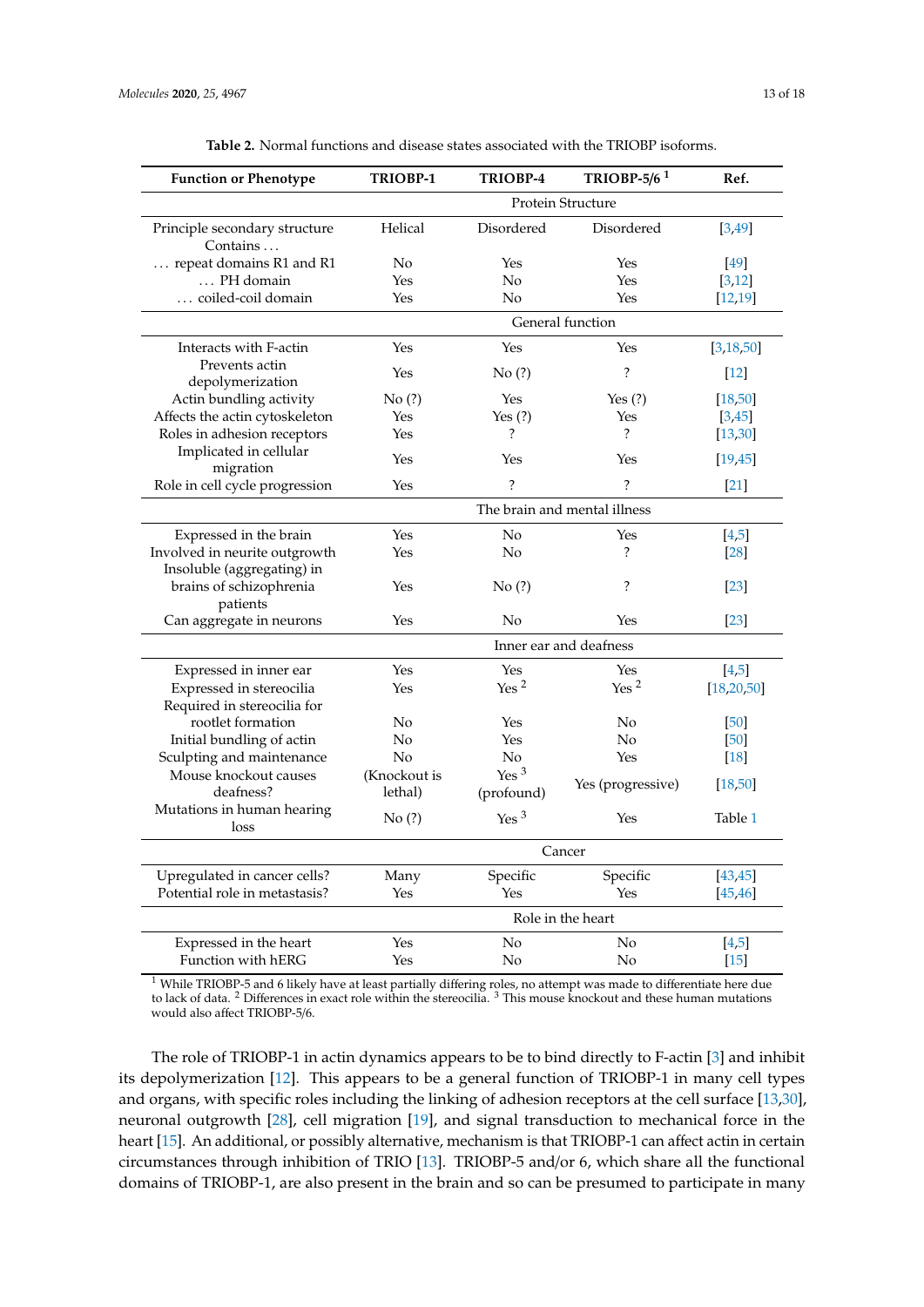functions there, but not in other TRIOBP-1 expressing tissues such as the heart or liver [\[4,](#page-13-3)[5\]](#page-14-0). In contrast, TRIOBP-4 is an actin-bundling protein that likely uses its lack of rigid structure to wrap around actin fibers in the stereocilia, binding using its R1 repeat motif, and bundle them together during rootlet formation and early stereocilia development [\[45](#page-16-2)[,50\]](#page-16-7). TRIOBP-5 (and possibly TRIOBP-6) then has a similar, but distinct role, in which it further "sculpts" and maintains the actin core of the stereocilia [\[18\]](#page-14-13). TRIOBP-1 is also present in the inner ear and stereocilia [\[4,](#page-13-3)[5,](#page-14-0)[20\]](#page-14-15), but is seemingly not required for stereocilia formation or hearing [\[18\]](#page-14-13).

An area where the *TRIOBP* isoforms show greater overlap is in the pathology of cancer. *TRIOBP-1* is expressed in many cancer cells and tissues, while *TRIOBP-4* and *5*/*6* are more specialized, in partial analogy to their normal expression patterns [\[42](#page-15-16)[–46\]](#page-16-3), although not necessarily in the same tissue types. Notably, all are implicated in metastasis. Specifically, suppression of TRIOBP-1 and 5/6 expression appears to be a means through which *miR-3178* suppresses metastasis [\[46\]](#page-16-3), while TRIOBP-4 and 5/6 are implicated the in cell motility of pancreatic cancer cells [\[45\]](#page-16-2).

While much has therefore been uncovered regarding these proteins, many questions remain. The exact mechanism through which TRIOBP-1 modulates actin is still only partially understood, and its roles in various organs and cell types need further analysis. While both its potential roles in mental illness and cancer are tantalizing, the relationship between it and specific mental illnesses and cancer subtypes needs to be established in larger patient samples. The role of TRIOBP-4 in the stereocilia is understood in more detail, and the role of frameshift and nonsense mutations of *TRIOBP-4* in hearing loss is well established. Nevertheless, the apparent role of more common variants of *TRIOBP-4* in hearing remains to be explored, as does its function in the retina. Perhaps the largest unexplored area of TRIOBP research, however, concerns the other splice variants. Little is known about shorter 3' variants such as *TRIOBP-2*. For longer variants, putative roles have been found in the inner ear, but their role in the brain and other tissues is unclear, as is the relationship between TRIOBP-5 and TRIOBP-6.

The *TRIOBP* locus therefore provides a fascinating example of how multiple parts of a gene can cooperate in a single function, actin stabilization, through the generation of many different functional splice variants with distinct expression patterns and modes of action. The variety of different human diseases and conditions related to it highlights its importance, however, much work still needs to be done to clarify the exact relationships between these isoforms and with human health.

**Author Contributions:** Writing—original draft, N.J.B.; Writing—review & editing, B.Z. and B.S.; Visualization, B.Z., B.S., and N.J.B.; Funding acquisition: N.J.B. All authors have read and agreed to the published version of the manuscript.

**Funding:** This research was funded by the Croatian Science Foundation (HRZZ: Hrvatska zaklada za znanost), grant numbers IP-2018–01–9424, DOK-2018–09–5395, and DOK-2020–01–8580.

**Acknowledgments:** We thank Shin-ichiro Kitajiri for sharing additional details regarding *TRIOBP* mutations as well as our colleagues who have worked with us on TRIOBP-1, notably Carsten Korth, Antony Yerabham, Maja Odorčić, and Anja Hart.

**Conflicts of Interest:** The authors declare no conflict of interest.

# **References**

- <span id="page-13-0"></span>1. Straub, F.B. Actin II. In *Muscular Contraction, Blood Coagulation*; Szent-Györgyi, A., Ed.; S. Karger: Basel, Switzerland; New York, NY, USA, 1943; pp. 23–37.
- <span id="page-13-1"></span>2. Dos Remedios, C.G.; Chhabra, D. *Actin-Binding Proteins and Disease*; Springer: New York, NY, USA, 2008.
- <span id="page-13-2"></span>3. Seipel, K.; O'Brien, S.P.; Iannotti, E.; Medley, Q.G.; Streuli, M. Tara, a novel F-actin binding protein, associates with the Trio guanine nucleotide exchange factor and regulates actin cytoskeletal organization. *J. Cell Sci.* **2001**, *114*, 389–399.
- <span id="page-13-3"></span>4. Riazuddin, S.; Khan, S.N.; Ahmed, Z.M.; Ghosh, M.; Caution, K.; Nazli, S.; Kabra, M.; Zafar, A.U.; Chen, K.; Naz, S.; et al. Mutations in TRIOBP, which encodes a putative cytoskeletal-organizing protein, are associated with nonsyndromic recessive deafness. *Am. J. Hum. Genet.* **2006**, *78*, 137–143. [\[CrossRef\]](http://dx.doi.org/10.1086/499164)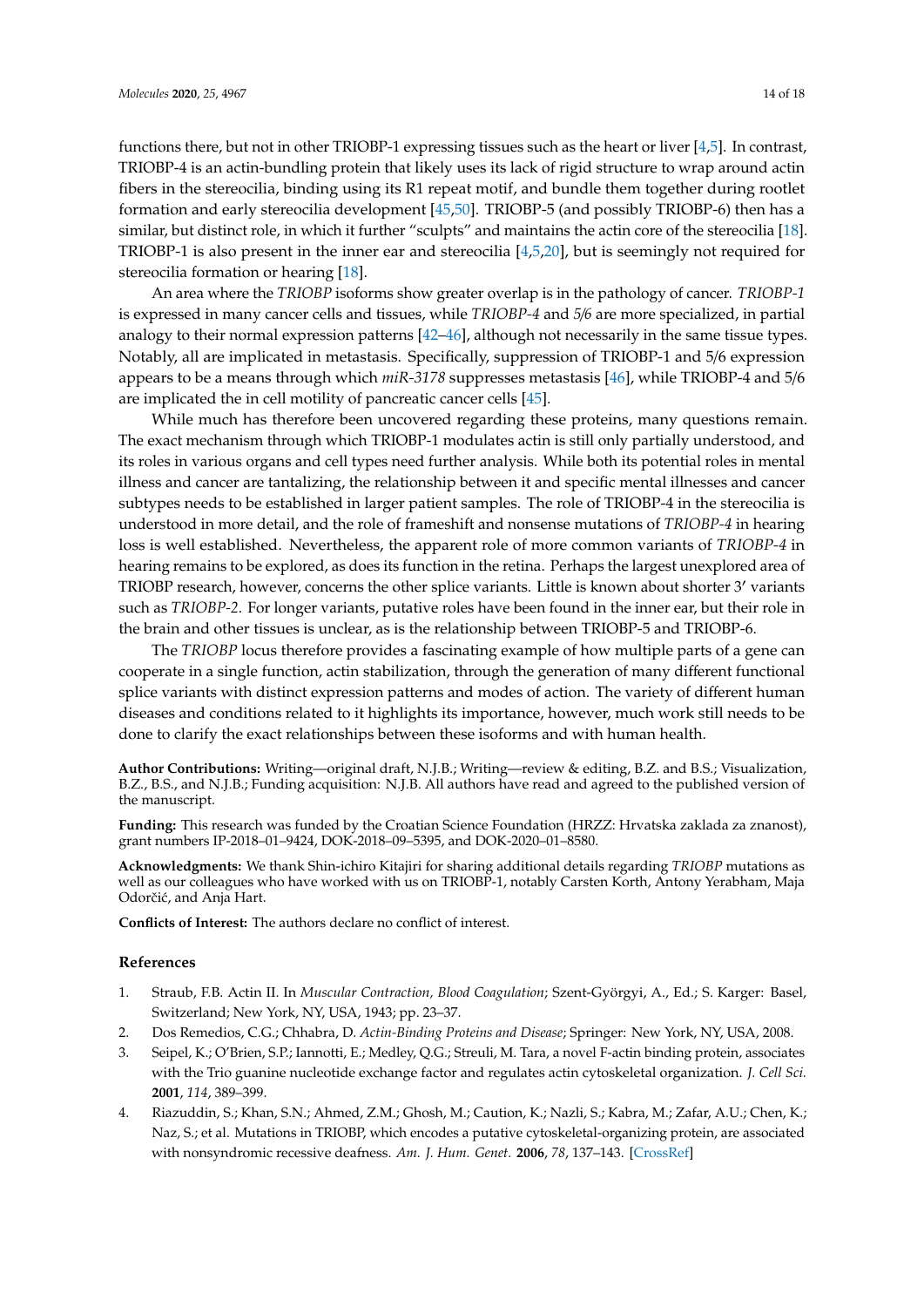- <span id="page-14-0"></span>5. Shahin, H.; Walsh, T.; Sobe, T.; Abu Sa'ed, J.; Abu Rayan, A.; Lynch, E.D.; Lee, M.K.; Avraham, K.B.; King, M.-C.; Kanaan, M. Mutations in a novel isoform of TRIOBP that encodes a filamentous-actin binding protein are responsible for DFNB28 recessive nonsyndromic hearing loss. *Am. J. Hum. Genet.* **2006**, *78*, 144–152. [\[CrossRef\]](http://dx.doi.org/10.1086/499495)
- <span id="page-14-1"></span>6. Park, S.; Lee, H.; Kim, M.; Park, J.; Kim, S.-H.; Park, J. Emerging roles of TRIO and F-actin-binding protein in human diseases. *Cell Commun. Signal.* **2018**, *16*, 29. [\[CrossRef\]](http://dx.doi.org/10.1186/s12964-018-0237-y)
- <span id="page-14-2"></span>7. Pei, J.; Grishin, N.V. AL2CO: Calculation of positional conservation in a protein sequence alignment. *Bioinformatics* **2001**, *17*, 700–712. [\[CrossRef\]](http://dx.doi.org/10.1093/bioinformatics/17.8.700) [\[PubMed\]](http://www.ncbi.nlm.nih.gov/pubmed/11524371)
- <span id="page-14-3"></span>8. Sievers, F.; Wilm, A.; Dineen, D.; Gibson, T.J.; Karplus, K.; Li, W.; Lopez, R.; McWilliam, H.; Remmert, M.; Söding, J.; et al. Fast, scalable generation of high-quality protein multiple sequence alignments using Clustal Omega. *Mol. Syst. Biol.* **2011**, *7*, 539. [\[CrossRef\]](http://dx.doi.org/10.1038/msb.2011.75) [\[PubMed\]](http://www.ncbi.nlm.nih.gov/pubmed/21988835)
- <span id="page-14-4"></span>9. Jones, D.T. Protein secondary structure prediction based on position-specific scoring matrices. *J. Mol. Biol.* **1999**, *292*, 195–202. [\[CrossRef\]](http://dx.doi.org/10.1006/jmbi.1999.3091) [\[PubMed\]](http://www.ncbi.nlm.nih.gov/pubmed/10493868)
- 10. Jones, D.T.; Cozzetto, D. DISOPRED3: Precise disordered region predictions with annotated protein-binding activity. *Bioinformatics* **2015**, *31*, 857–863. [\[CrossRef\]](http://dx.doi.org/10.1093/bioinformatics/btu744) [\[PubMed\]](http://www.ncbi.nlm.nih.gov/pubmed/25391399)
- <span id="page-14-5"></span>11. Buchan, D.W.A.; Jones, D.T. The PSIPRED Protein Analysis Workbench: 20 years on. *Nucleic Acids Res.* **2019**, *47*, W402–W407. [\[CrossRef\]](http://dx.doi.org/10.1093/nar/gkz297) [\[PubMed\]](http://www.ncbi.nlm.nih.gov/pubmed/31251384)
- <span id="page-14-6"></span>12. Bradshaw, N.J.; Yerabham, A.S.K.; Marreiros, R.; Zhang, T.; Nagel-Steger, L.; Korth, C. An unpredicted aggregation-critical region of the actin-polymerizing protein TRIOBP-1/Tara, determined by elucidation of its domain structure. *J. Biol. Chem.* **2017**, *292*, 9583–9598. [\[CrossRef\]](http://dx.doi.org/10.1074/jbc.M116.767939) [\[PubMed\]](http://www.ncbi.nlm.nih.gov/pubmed/28438837)
- <span id="page-14-7"></span>13. Yano, T.; Yamazaki, Y.; Adachi, M.; Okawa, K.; Fort, P.; Uji, M.; Tsukita, S.; Tsukita, S. Tara up-regulates E-cadherin transcription by binding to the Trio RhoGEF and inhibiting Rac signaling. *J. Cell Biol.* **2011**, *193*, 319–332. [\[CrossRef\]](http://dx.doi.org/10.1083/jcb.201009100)
- <span id="page-14-8"></span>14. Lan, J.; Zhu, Y.; Xu, L.; Yu, H.; Yu, J.; Liu, X.; Fu, C.; Wang, X.; Ke, Y.; Huang, H.; et al. The 68-kDa Telomeric Repeat binding Factor 1 (TRF1)-Associated Protein (TAP68) interacts with and recruits TRF1 to the spindle pole during mitosis. *J. Biol. Chem.* **2014**, *289*, 14145–14156. [\[CrossRef\]](http://dx.doi.org/10.1074/jbc.M113.526244) [\[PubMed\]](http://www.ncbi.nlm.nih.gov/pubmed/24692559)
- <span id="page-14-9"></span>15. Jones, D.K.; Johnson, A.C.; Roti Roti, E.C.; Liu, F.; Uelmen, R.; Ayers, R.A.; Baczko, I.; Tester, D.J.; Ackerman, M.J.; Trudeau, M.C.; et al. Localization and functional consequences of a direct interaction between TRIOBP-1 and hERG/KCNH2 proteins in the heart. *J. Cell Sci.* **2018**, *131*, jcs206730. [\[CrossRef\]](http://dx.doi.org/10.1242/jcs.206730) [\[PubMed\]](http://www.ncbi.nlm.nih.gov/pubmed/29507111)
- <span id="page-14-10"></span>16. Webb, B.; Sali, A. Comparative protein structure modeling using MODELLER. *Curr. Protoc. Bioinform.* **2016**, *54*, 5.6.1–5.6.37. [\[CrossRef\]](http://dx.doi.org/10.1002/cpbi.3) [\[PubMed\]](http://www.ncbi.nlm.nih.gov/pubmed/27322406)
- <span id="page-14-11"></span>17. Krieger, E.; Vriend, G. YASARA View—Molecular graphics for all devices—From smartphones to workstations. *Struct. Bioinform.* **2014**, *30*, 2981–2982. [\[CrossRef\]](http://dx.doi.org/10.1093/bioinformatics/btu426)
- <span id="page-14-13"></span>18. Katsuno, T.; Belyantseva, I.A.; Cartagena-Rivera, A.X.; Ohta, K.; Crump, S.M.; Petralia, R.S.; Ono, K.; Tona, R.; Imtiaz, A.; Rehman, A.; et al. TRIOBP-5 sculpts stereocilia rootlets and stiffens supporting cells enabling hearing. *JCI Insight* **2019**, *4*, e128561. [\[CrossRef\]](http://dx.doi.org/10.1172/jci.insight.128561)
- <span id="page-14-14"></span>19. Hong, J.-H.; Kwak, Y.; Woo, Y.; Park, C.; Lee, S.-A.; Lee, H.; Park, S.J.; Suh, Y.; Suh, B.K.; Goo, B.S.; et al. Regulation of the actin cytoskeleton by the Ndel1-Tara complex is critical for cell migration. *Sci. Rep.* **2016**, *6*, 31827. [\[CrossRef\]](http://dx.doi.org/10.1038/srep31827)
- <span id="page-14-15"></span>20. Kazmierczak, M.; Kazmierczak, P.; Peng, A.W.; Harris, S.L.; Shah, P.; Puel, J.-L.; Lenoir, M.; Franco, S.J.; Schwander, M. Pejvakin, a candidate stereociliary rootlet protein, regulates hair cell function in a cell-autonomous manner. *J. Neurosci.* **2017**, *37*, 3447–3464. [\[CrossRef\]](http://dx.doi.org/10.1523/JNEUROSCI.2711-16.2017)
- <span id="page-14-16"></span>21. Zhu, Y.; Wang, C.; Lan, J.; Yu, J.; Jin, C.; Huang, H. Phosphorylation of Tara by Plk1 is essential for faithful chromosome segregation in mitosis. *Exp. Cell Res.* **2012**, *318*, 2344–2352. [\[CrossRef\]](http://dx.doi.org/10.1016/j.yexcr.2012.07.001)
- <span id="page-14-12"></span>22. Li, X.; Lan, J.; Zhu, Y.; Yu, J.; Dou, Z.; Huang, H. Expression, purification, and characterization of Tara, a novel telomere repeat-binding factor 1 (TRF1)-binding protein. *Protein Expr. Purif.* **2007**, *55*, 84–92. [\[CrossRef\]](http://dx.doi.org/10.1016/j.pep.2007.05.004)
- <span id="page-14-17"></span>23. Bradshaw, N.J.; Bader, V.; Prikulis, I.; Lueking, A.; Müllner, S.; Korth, C. Aggregation of the protein TRIOBP-1 and its potential relevance to schizophrenia. *PLoS ONE* **2014**, *9*, e111196. [\[CrossRef\]](http://dx.doi.org/10.1371/journal.pone.0111196)
- <span id="page-14-18"></span>24. Lee, S.H.; Lee, Y.J.; Park, S.W.; Kim, H.S.; Han, H.J. Caveolin-1 and Integrin β1 regulate embryonic stem cell proliferation via p38 MAPK and FAK in high glucose. *J. Cell Physiol.* **2011**, *226*, 1850–1859. [\[CrossRef\]](http://dx.doi.org/10.1002/jcp.22510) [\[PubMed\]](http://www.ncbi.nlm.nih.gov/pubmed/21506116)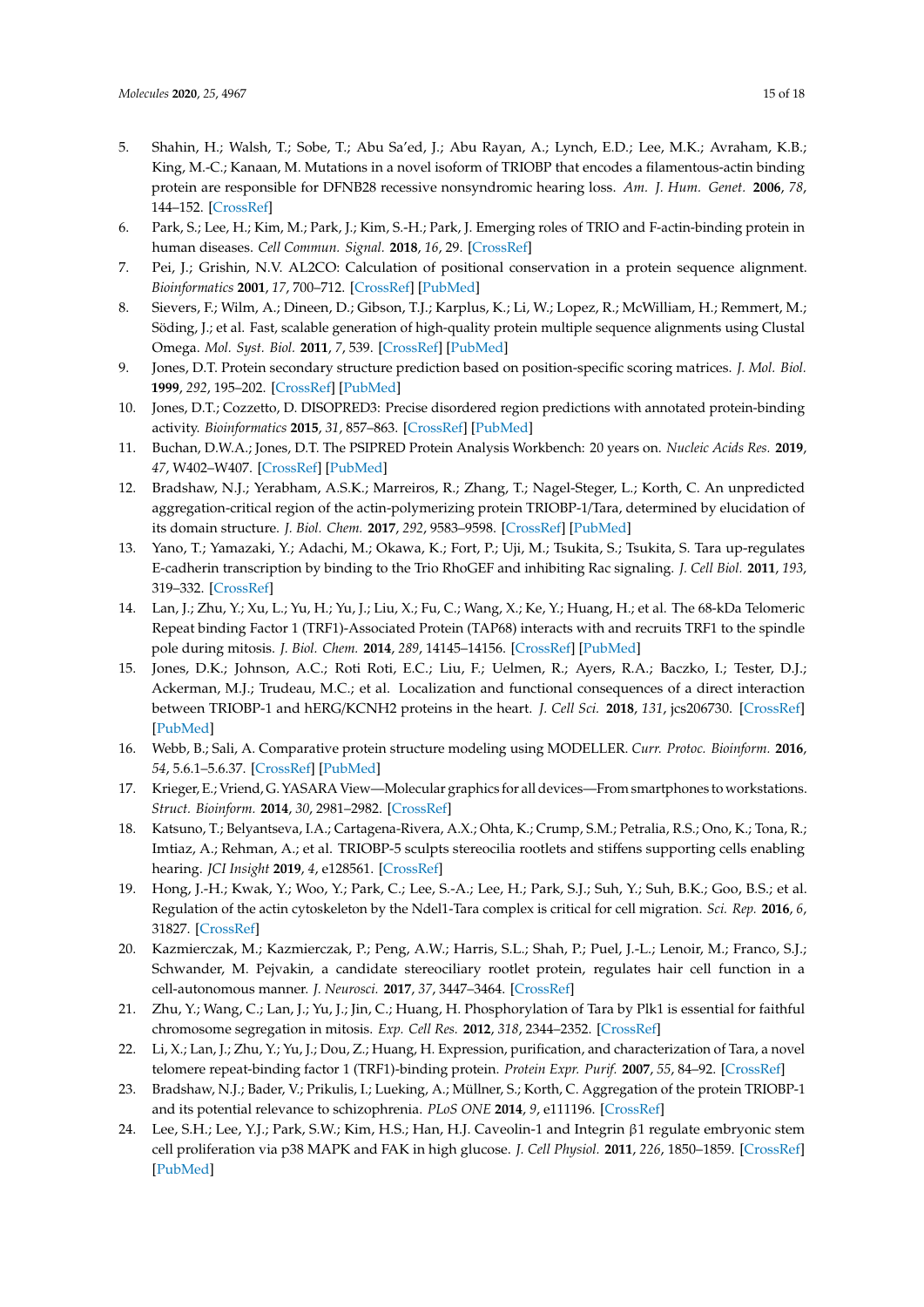- 25. Yun, S.P.; Ryu, J.M.; Jang, M.W.; Han, H.J. Interaction of profilin-1 and F-actin via a b-arrestin-1/JNK signaling pathway involved in prostaglandin E2-induced human mesenchymal stem cells migration and proliferation. *J. Cell Physiol.* **2011**, *226*, 559–571. [\[CrossRef\]](http://dx.doi.org/10.1002/jcp.22366) [\[PubMed\]](http://www.ncbi.nlm.nih.gov/pubmed/20717968)
- <span id="page-15-0"></span>26. Lee, Y.J.; Kim, M.O.; Ryu, J.M.; Han, H.J. Regulation of SGLT expression and localization through Epac/PKA-dependent caveolin-1 and F-actin activation in renal proximal tubule cells. *Biochim. Biophys. Acta* **2012**, *1823*, 971–982. [\[CrossRef\]](http://dx.doi.org/10.1016/j.bbamcr.2011.12.011)
- <span id="page-15-1"></span>27. Bradshaw, N.J.; Hayashi, M.A.F. NDE1 and NDEL1 from genes to (mal)functions: Parallel but distinct roles impacting on neurodevelopmental disorders and psychiatric illness. *Cell Mol. Life Sci.* **2017**, *74*, 1191–1210. [\[CrossRef\]](http://dx.doi.org/10.1007/s00018-016-2395-7) [\[PubMed\]](http://www.ncbi.nlm.nih.gov/pubmed/27742926)
- <span id="page-15-2"></span>28. Woo, Y.; Kim, S.J.; Suh, B.K.; Kwak, Y.; Jung, H.-J.; Nhung, T.T.M.; Mun, D.J.; Hong, J.-H.; Noh, S.-J.; Kim, S.; et al. Sequential phosphorylation of NDEL1 by the DYRK2-GSK3b complex is critical for neuronal morphogenesis. *eLife* **2019**, *8*, e50850. [\[CrossRef\]](http://dx.doi.org/10.7554/eLife.50850) [\[PubMed\]](http://www.ncbi.nlm.nih.gov/pubmed/31815665)
- <span id="page-15-3"></span>29. Mui, K.L.; Chen, C.S.; Assoian, R.K. The mechanical regulation of integrin–cadherin crosstalk organizes cells, signaling and forces. *J. Cell Sci.* **2016**, *129*, 1093–1100. [\[CrossRef\]](http://dx.doi.org/10.1242/jcs.183699)
- <span id="page-15-4"></span>30. Kuo, J.-C.; Han, X.; Hsiao, C.-T.; Yates, J.R., III; Waterman, C.M. Analysis of the myosin-II-responsive focal adhesion proteome reveals a role for β-Pix in negative regulation of focal adhesion maturation. *Nat. Cell Biol.* **2011**, *13*, 383–393. [\[CrossRef\]](http://dx.doi.org/10.1038/ncb2216)
- <span id="page-15-5"></span>31. Xu, S.; Xu, Y.; Liu, P.; Zhang, S.; Liu, H.; Slavin, S.; Kumar, S.; Koroleva, M.; Luo, J.; Wu, X.; et al. The novel coronary artery disease risk gene JCAD/KIAA1462 promotes endothelial dysfunction and atherosclerosis. *Eur. Heart J.* **2019**, *40*, 2398–2408. [\[CrossRef\]](http://dx.doi.org/10.1093/eurheartj/ehz303)
- <span id="page-15-6"></span>32. Yu, J.; Lan, J.; Zhu, Y.; Li, X.; Lai, X.; Xue, Y.; Jin, C.; Huang, H. The E3 ubiquitin ligase HECTD3 regulates ubiquitination and degradation of Tara. *Biochem. Biophys. Res. Commun.* **2008**, *367*, 805–812. [\[CrossRef\]](http://dx.doi.org/10.1016/j.bbrc.2008.01.022)
- <span id="page-15-7"></span>33. Lan, J.P.; Luo, Y.; Zhu, Y.Y.; Sun, J.; Lai, X.Y.; Li, J.Y.; Yu, J.; Shi, J.M.; Lin, M.F.; Huang, H. Isolation of Tara protein and its gene cloning. *Zhejiang Da Xue Xue Bao Yi Xue Ban* **2004**, *33*, 486–490.
- <span id="page-15-8"></span>34. Leliveld, S.R.; Bader, V.; Hendriks, P.; Prikulis, I.; Sajnani, G.; Requena, J.R.; Korth, C. Insolubility of Disrupted-in-Schizophrenia 1 disrupts oligomer-dependent interactions with Nuclear Distribution Element 1 and is associated with sporadic mental disease. *J. Neurosci.* **2008**, *28*, 3839–3845. [\[CrossRef\]](http://dx.doi.org/10.1523/JNEUROSCI.5389-07.2008)
- <span id="page-15-9"></span>35. Bradshaw, N.J.; Korth, C. Protein misassembly and aggregation as potential convergence points for non-genetic causes of chronic mental illness. *Mol. Psychiatry* **2019**, *24*, 936–951. [\[CrossRef\]](http://dx.doi.org/10.1038/s41380-018-0133-2)
- <span id="page-15-10"></span>36. Bader, V.; Tomppo, L.; Trossbach, S.V.; Bradshaw, N.J.; Prikulis, I.; Leliveld, S.R.; Lin, C.-Y.; Ishizuka, K.; Sawa, A.; Ramos, A.; et al. Proteomic, genomic and translational approaches identify CRMP1 for a role in schizophrenia and its underlying traits. *Hum. Mol. Genet.* **2012**, *21*, 4406–4418. [\[CrossRef\]](http://dx.doi.org/10.1093/hmg/dds273)
- <span id="page-15-11"></span>37. Maycox, P.R.; Kelly, F.; Taylor, A.; Bates, S.; Reid, J.; Logendra, R.; Barnes, M.R.; Larminie, C.; Jones, N.; Lennon, M.; et al. Analysis of gene expression in two large schizophrenia cohorts identifies multiple changes associated with nerve terminal function. *Mol. Psychiatry* **2009**, *14*, 1083–1094. [\[CrossRef\]](http://dx.doi.org/10.1038/mp.2009.18) [\[PubMed\]](http://www.ncbi.nlm.nih.gov/pubmed/19255580)
- <span id="page-15-12"></span>38. Hennah, W.; Tomppo, L.; Hiekkalinna, T.; Palo, O.M.; Kilpinen, H.; Ekelund, J.; Tuulio-Henriksson, A.; Silander, K.; Partonen, T.; Paunio, T.; et al. Families with the risk allele of DISC1 reveal a link between schizophrenia and another component of the same molecular pathway, NDE1. *Hum. Mol. Genet.* **2007**, *6*, 453–462. [\[CrossRef\]](http://dx.doi.org/10.1093/hmg/ddl462) [\[PubMed\]](http://www.ncbi.nlm.nih.gov/pubmed/17185386)
- <span id="page-15-13"></span>39. Hennah, W.; Porteous, D. The DISC1 pathway modulates expression of neurodevelopmental, synaptogenic and sensory perception genes. *PLoS ONE* **2009**, *4*, e4906. [\[CrossRef\]](http://dx.doi.org/10.1371/journal.pone.0004906)
- <span id="page-15-14"></span>40. Bradshaw, N.J.; Ukkola-Vuoti, L.; Pankakoski, M.; Zheutlin, A.B.; Ortega-Alonso, A.; Torniainen-Holm, M.; Sinha, V.; Therman, S.; Paunio, T.; Suvisaari, J.; et al. The NDE1 genomic locus affects treatment of psychiatric illness through gene expression changes related to MicroRNA-484. *Open Biol.* **2017**, *7*, 170153. [\[CrossRef\]](http://dx.doi.org/10.1098/rsob.170153)
- <span id="page-15-15"></span>41. Knight, H.M.; Maclean, A.; Irfan, M.; Naeem, F.; Cass, S.; Pickard, B.S.; Muir, W.J.; Blackwood, D.H.R.; Ayub, M. Homozygosity mapping in a family presenting with schizophrenia, epilepsy and hearing impairment. *Eur. J. Hum. Genet.* **2008**, *16*, 750–758. [\[CrossRef\]](http://dx.doi.org/10.1038/ejhg.2008.11) [\[PubMed\]](http://www.ncbi.nlm.nih.gov/pubmed/18322454)
- <span id="page-15-16"></span>42. Sugaya, M.; Takenoyama, M.; Shigematsu, Y.; Baba, T.; Fukuyama, T.; Nagata, Y.; Mizukami, M.; So, T.; Ichiki, Y.; Yasuda, M.; et al. Identification of HLA-A24 restricted shared antigen recognized by autologous cytotoxic T lymphocytes from a patient with large cell carcinoma of the lung. *Int. J. Cancer* **2007**, *120*, 1055–1062. [\[CrossRef\]](http://dx.doi.org/10.1002/ijc.22396)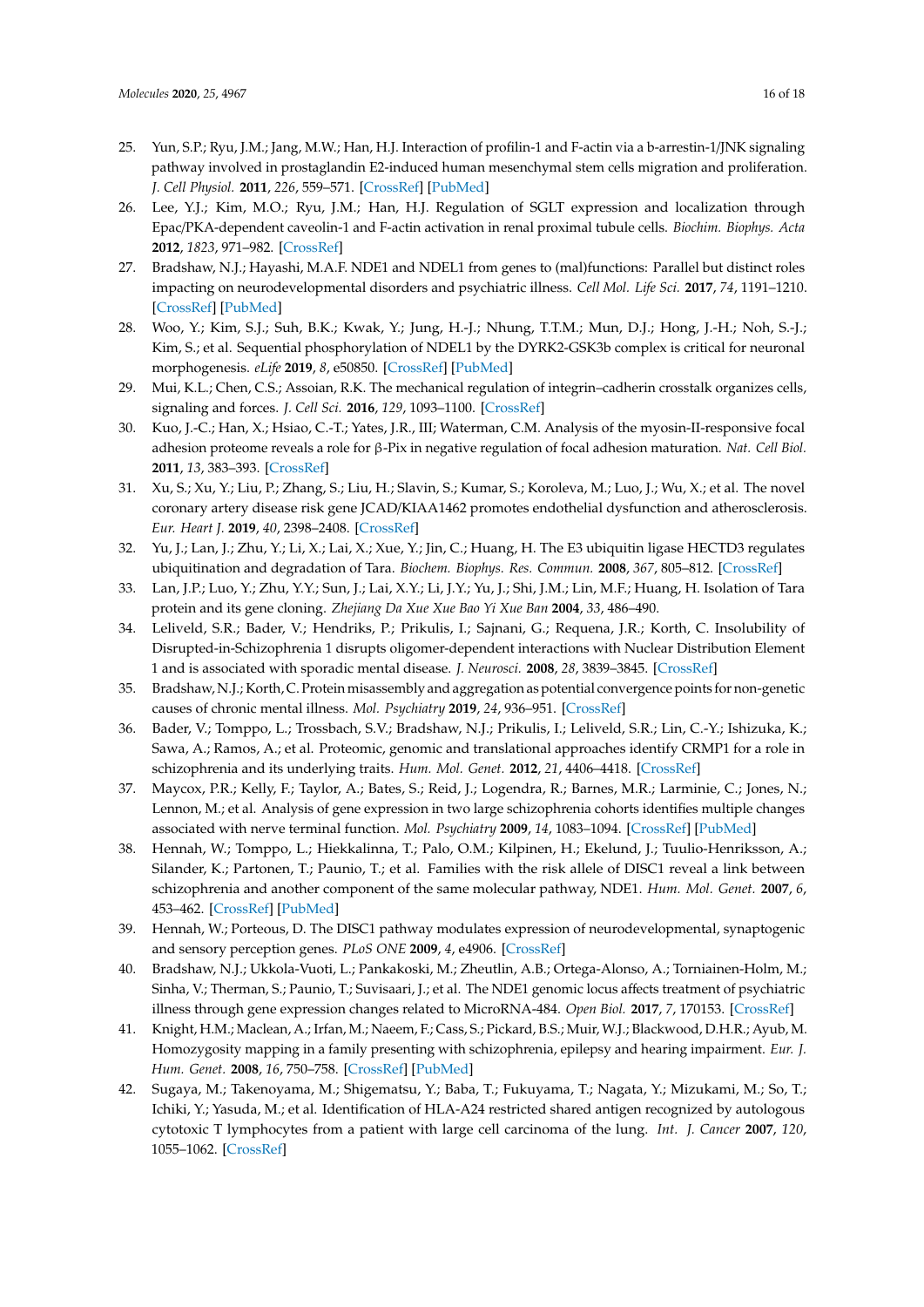- <span id="page-16-0"></span>43. Lee, H.; Kim, M.; Park, J.; Tran, Q.; Hong, Y.; Cho, H.; Park, S.; Hong, S.; Brazil, D.P.; Kim, S.-H.; et al. The roles of TRIO and F-actin-binding protein in glioblastoma cells. *Mol. Med. Rep.* **2018**, *17*, 4540–4546. [\[CrossRef\]](http://dx.doi.org/10.3892/mmr.2018.8458) [\[PubMed\]](http://www.ncbi.nlm.nih.gov/pubmed/29363730)
- <span id="page-16-1"></span>44. Ichiki, Y.; Hanagiri, T.; Takenoyama, M.; Baba, T.; Nagata, Y.; Mizukami, M.; So, T.; Sugaya, M.; Yasuda, M.; Uramoro, H.; et al. Differences in sensitivity to tumor-specific CTLs between primary and metastatic esophageal cancer cell lines derived from the same patient. *Surg. Today* **2012**, *42*, 272–279. [\[CrossRef\]](http://dx.doi.org/10.1007/s00595-011-0083-7) [\[PubMed\]](http://www.ncbi.nlm.nih.gov/pubmed/22234743)
- <span id="page-16-2"></span>45. Bao, J.; Wang, S.; Gunther, L.K.; Kitajiri, S.-I.; Li, C.; Sakamoto, T. The actin-bundling protein TRIOBP-4 and -5 promotes the motility of pancreatic cancer cells. *Cancer Lett.* **2015**, *356*, 367–373. [\[CrossRef\]](http://dx.doi.org/10.1016/j.canlet.2014.08.005) [\[PubMed\]](http://www.ncbi.nlm.nih.gov/pubmed/25130170)
- <span id="page-16-3"></span>46. Wang, H.; Li, K.; Mei, Y.; Huang, X.; Li, Z.; Yang, Q.; Yang, H. Sp1 suppresses miR-3178 to promote the metastasis invasion cascade via upregulation of TRIOBP. *Mol. Ther. Nucleic Acids* **2018**, *12*, 1–11. [\[CrossRef\]](http://dx.doi.org/10.1016/j.omtn.2018.04.008) [\[PubMed\]](http://www.ncbi.nlm.nih.gov/pubmed/30195749)
- <span id="page-16-4"></span>47. Fardaei, M.; Sarrafzadeh, S.; Ghafouri-Fard, S.; Miryounesi, M. Autosomal Recessive Nonsyndromic Hearing Loss: A Case Report with a Mutation in TRIOBP Gene. *Int. J. Mol. Cell Med.* **2015**, *4*, 245–247.
- <span id="page-16-5"></span>48. Zou, S.; Mei, X.; Yang, W.; Zhu, R.; Yang, T.; Hu, H. Whole-exome sequencing identifies rare pathogenic and candidate variants in sporadic Chinese Han deaf patients. *Clin. Genet.* **2020**, *97*, 352–356. [\[CrossRef\]](http://dx.doi.org/10.1111/cge.13638)
- <span id="page-16-6"></span>49. Bao, J.; Bielski, E.; Bachhawat, A.; Taha, D.; Gunther, L.K.; Thirumurugan, K.; Kitajiri, S.-I.; Sakamoto, T. R1 motif is the major actin-binding domain of TRIOBP-4. *Biochemistry* **2013**, *52*, 5256–5264. [\[CrossRef\]](http://dx.doi.org/10.1021/bi400585h)
- <span id="page-16-7"></span>50. Kitajiri, S.-i.; Sakamoto, T.; Belyantseva, I.A.; Goodyear, R.J.; Stepanyan, R.; Fujiwara, I.; Bird, J.E.; Riazuddin, S.; Riazuddin, S.; Ahmed, Z.M.; et al. Actin-bundling protein TRIOBP forms resilient rootlets of hair cell stereocilia essential for hearing. *Cell* **2010**, *141*, 786–798. [\[CrossRef\]](http://dx.doi.org/10.1016/j.cell.2010.03.049)
- <span id="page-16-8"></span>51. Tekin, A.M.; de Ceulaer, G.; Govaerts, P.; Bayazit, Y.; Wuyts, W.; Van de Heyning, P.; Topsakal, V. A New Pathogenic Variant in the TRIOBP Associated with Profound Deafness Is Remediable with Cochlear Implantation. *Audiol. Neurotol.* **2020**. [\[CrossRef\]](http://dx.doi.org/10.1159/000508434)
- <span id="page-16-9"></span>52. Hoffmann, T.J.; Keats, B.J.; Yoshikawa, N.; Schaefer, C.; Risch, N.; Lustig, L.R. A Large Genome-Wide Association Study of Age-Related Hearing Impairment Using Electronic Health Records. *PLoS Genet.* **2016**, *12*, e1006371. [\[CrossRef\]](http://dx.doi.org/10.1371/journal.pgen.1006371)
- <span id="page-16-10"></span>53. Wells, H.R.R.; Freidin, M.B.; Abidin, F.N.Z.; Payton, A.; Dawes, P.; Munro, K.J.; Morton, C.C.; Moore, D.R.; Dawson, S.J.; Williams, F.M.K. GWAS Identifies 44 Independent Associated Genomic Loci for Self-Reported Adult Hearing Difficulty in UK Biobank. *Am. J. Hum. Genet.* **2019**, *105*, 788–802. [\[CrossRef\]](http://dx.doi.org/10.1016/j.ajhg.2019.09.008) [\[PubMed\]](http://www.ncbi.nlm.nih.gov/pubmed/31564434)
- <span id="page-16-11"></span>54. Yan, D.; Tekin, D.; Bademci, G.; Foster, J.; Cengiz, F.B.; Kannan-Sundhari, A.; Guo, S.; Mittal, R.; Zou, B.; Grati, M.; et al. Spectrum of DNA variants for non-syndromic deafness in a large cohort from multiple continents. *Hum. Genet.* **2016**, *35*, 953–961. [\[CrossRef\]](http://dx.doi.org/10.1007/s00439-016-1697-z) [\[PubMed\]](http://www.ncbi.nlm.nih.gov/pubmed/27344577)
- <span id="page-16-12"></span>55. Zhou, B.; Yu, L.; Wang, Y.; Shang, W.; Xie, Y.; Wang, X.; Han, F. A novel mutation in TRIOBP gene leading to congenital deafness in a Chinese family. *BMC Med. Genet.* **2020**, *21*, 121. [\[CrossRef\]](http://dx.doi.org/10.1186/s12881-020-01055-5)
- <span id="page-16-13"></span>56. Diaz-Horta, O.; Duman, D.; Foster, J.; Sırmacı, A.; Gonzalez, M.; Mahdieh, N.; Fotouhi, N.; Bonyadi, M.; Cengiz, F.B.; Menendez, I.; et al. Whole-exome sequencing efficiently detects rare mutations in autosomal recessive nonsyndromic hearing loss. *PLoS ONE* **2012**, *7*, e50628. [\[CrossRef\]](http://dx.doi.org/10.1371/journal.pone.0050628)
- <span id="page-16-14"></span>57. Gu, X.; Guo, L.; Ji, H.; Sun, S.; Chai, R.; Wang, L.; Li, H. Genetic testing for sporadic hearing loss using targeted massively parallel sequencing identifies 10 novel mutations. *Clin. Genet.* **2015**, *87*, 588–593. [\[CrossRef\]](http://dx.doi.org/10.1111/cge.12431)
- <span id="page-16-15"></span>58. Bitarafan, F.; Seyedena, S.Y.; Mahmoudi, M.; Garshasbi, M. Identification of novel variants in Iranian consanguineous pedigrees with nonsyndromic hearing loss by next-generation sequencing. *J. Clin. Lab. Anal.* **2020**. [\[CrossRef\]](http://dx.doi.org/10.1002/jcla.23544) [\[PubMed\]](http://www.ncbi.nlm.nih.gov/pubmed/32864763)
- <span id="page-16-16"></span>59. Pollak, A.; Lechowicz, U.; Pieńkowski, V.A.M.; Stawiński, P.; Kosińska, J.; Skarżyński, H.; Ołdak, M.; Płoski, R. Whole exome sequencing identifies TRIOBP pathogenic variants as a cause of postlingual bilateral moderate-to-severe sensorineural hearing loss. *BMC Med. Genet.* **2017**, *18*, 142. [\[CrossRef\]](http://dx.doi.org/10.1186/s12881-017-0499-z) [\[PubMed\]](http://www.ncbi.nlm.nih.gov/pubmed/29197352)
- <span id="page-16-17"></span>60. Shang, H.; Yan, D.; Tayebi, N.; Saeidi, K.; Sahebalzamani, A.; Feng, Y.; Blanton, S.; Liu, X. Targeted next-generation sequencing of a deafness gene panel (MiamiOtoGenes) analysis in families unsuitable for linkage analysis. *BioMed Res. Int.* **2018**, *2018*, 3103986. [\[CrossRef\]](http://dx.doi.org/10.1155/2018/3103986) [\[PubMed\]](http://www.ncbi.nlm.nih.gov/pubmed/29568747)
- <span id="page-16-18"></span>61. Wesdorp, M.; van de Kamp, J.M.; Hensen, E.F.; Schraders, M.; Oostrik, J.; Yntema, H.G.; Feenstra, I.; Admiraal, R.J.C.; Kunst, H.P.M.; Tekin, M.; et al. Broadening the phenotype of DFNB28: Mutations in TRIOBP are associated with moderate, stable hereditary hearing impairment. *Hear. Res.* **2017**, *347*, 56–62. [\[CrossRef\]](http://dx.doi.org/10.1016/j.heares.2016.12.017)